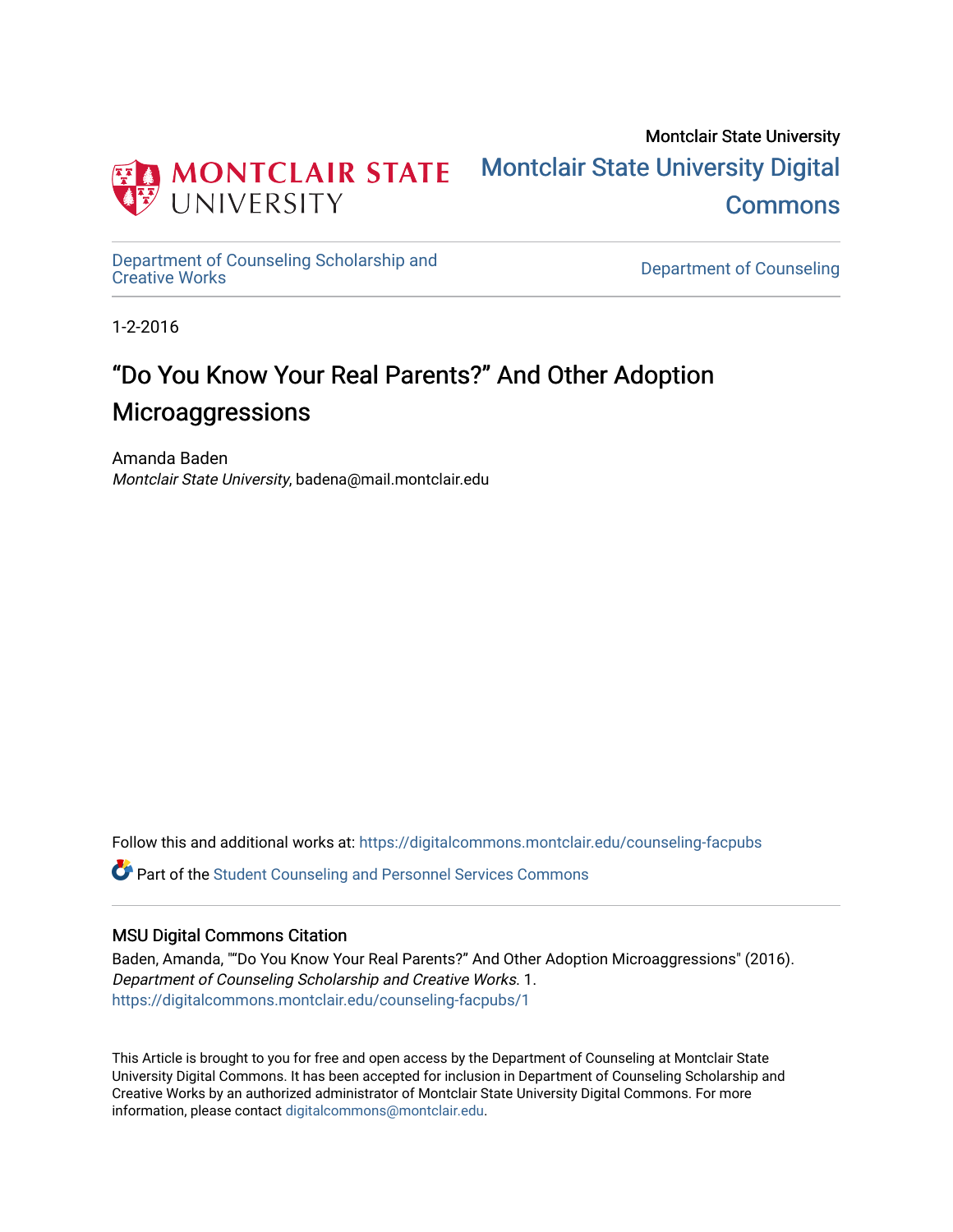

## **Adoption Quarterly**



**ISSN: 1092-6755 (Print) 1544-452X (Online) Journal homepage: <https://www.tandfonline.com/loi/wado20>**

# **"Do You Know Your** *Real* **Parents?" and Other Adoption Microaggressions**

**Amanda L. Baden**

**To cite this article:** Amanda L. Baden (2016) "Do You Know Your *Real* Parents?" and Other Adoption Microaggressions, Adoption Quarterly, 19:1, 1-25, DOI: [10.1080/10926755.2015.1026012](https://www.tandfonline.com/action/showCitFormats?doi=10.1080/10926755.2015.1026012)

**To link to this article:** <https://doi.org/10.1080/10926755.2015.1026012>

Published online: 03 Feb 2016.



 $\overrightarrow{S}$  [Submit your article to this journal](https://www.tandfonline.com/action/authorSubmission?journalCode=wado20&show=instructions)  $\overrightarrow{S}$ 

**III** Article views: 2236



 $\overrightarrow{Q}$  [View related articles](https://www.tandfonline.com/doi/mlt/10.1080/10926755.2015.1026012)  $\overrightarrow{C}$ 



[View Crossmark data](http://crossmark.crossref.org/dialog/?doi=10.1080/10926755.2015.1026012&domain=pdf&date_stamp=2016-02-03)  $\sigma$ 



 $\Box$  [Citing articles: 28 View citing articles](https://www.tandfonline.com/doi/citedby/10.1080/10926755.2015.1026012#tabModule)  $\Box$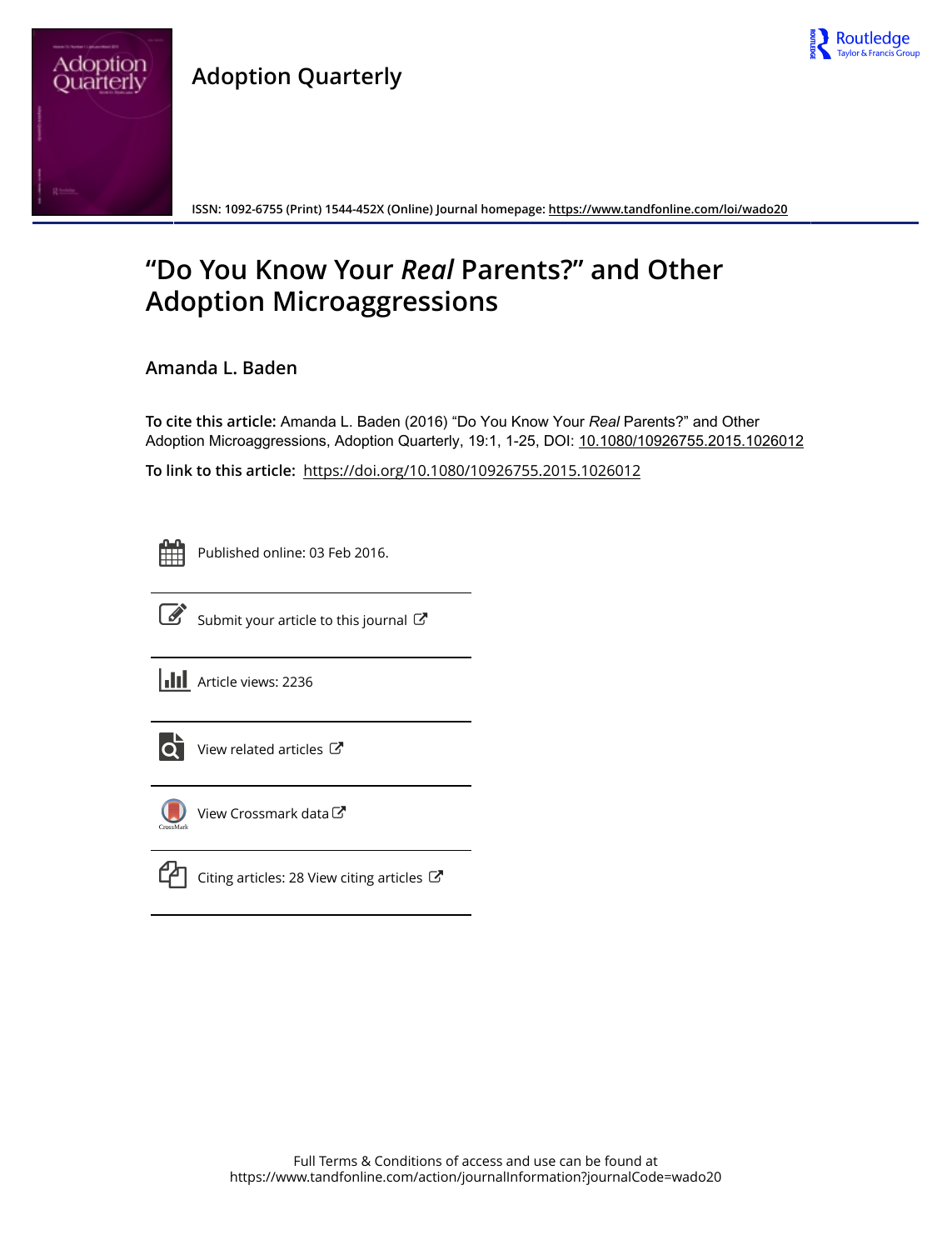## "Do You Know Your Real Parents?" and Other Adoption **Microaggressions**

Amanda L. Baden

Montclair State University, Montclair, New Jersey, USA

#### ABSTRACT

Myths, fairy tales, films, books, and everyday communication contain images and stories of orphans and adoptees that convey societal discomfort and judgment about adoption (i.e., adoption stigma). In this article, I apply the microaggression model to adoption-related experiences using the literature and theory on adoption stigma. Definitions for adoption-related microaggressions (microassaults, microinvalidations, and microinsults) and a fourth type of microaggression called microfictions (i.e., shared and hidden narratives that contribute to and define the secrecy in adoption) are introduced. Thirteen themes for adoption microaggressions and examples for each are proposed.

#### ARTICLE HISTORY

Received 12 March 2014 Revised 15 October 2014 Accepted 4 February 2015

#### **KEYWORDS**

Adoption; microaggressions; stigma; adoptees; birth parents

Adoption, orphan care, relinquishment, and foster care are highly visible family situations in the United States that affect a significant portion of the population. Data indicate that 64% of Americans report being affected by adoption (were adopted, adopted a child, relinquished a child for adoption, or had family or friends who were adopted; Evan B. Donaldson Adoption Institute, 2002). Estimates of orphans, adopted persons, adoptive parents, birth parents, or first parents (see Stigma of Adoption), foster parents, and foster children are difficult to determine worldwide. Within the United States, recent Census data indicate that 1.4 million adoptees younger than 18 lived in the United States in 2009 (U.S. Census Bureau, [2011\)](#page-26-0) whereas thousands more have reached adulthood or aged out of the foster care system. All of these statistics merely reflect what has been clear for some time—adoption is now fairly commonplace and large portions of our society are affected by attitudes toward and judgments about adoption. A greater understanding of the often unconscious attitudes toward adoption, relinquishment, orphans, and adoption stakeholders (birth parents, adopted persons, and adoptive parents) is greatly needed to better serve this population and to understand the higher rates of mental health referrals (Miller et al., [2000](#page-25-0)) for those who are arguably most directly affected by negative judgments and attitudes—adopted persons.

CONTACT Amanda L. Baden **S** badena@mail.montclair.edu Department of Counseling and Educational Leadership, Montclair State University, University Hall 3211, Montclair, NJ 07043. © 2016 Taylor & Francis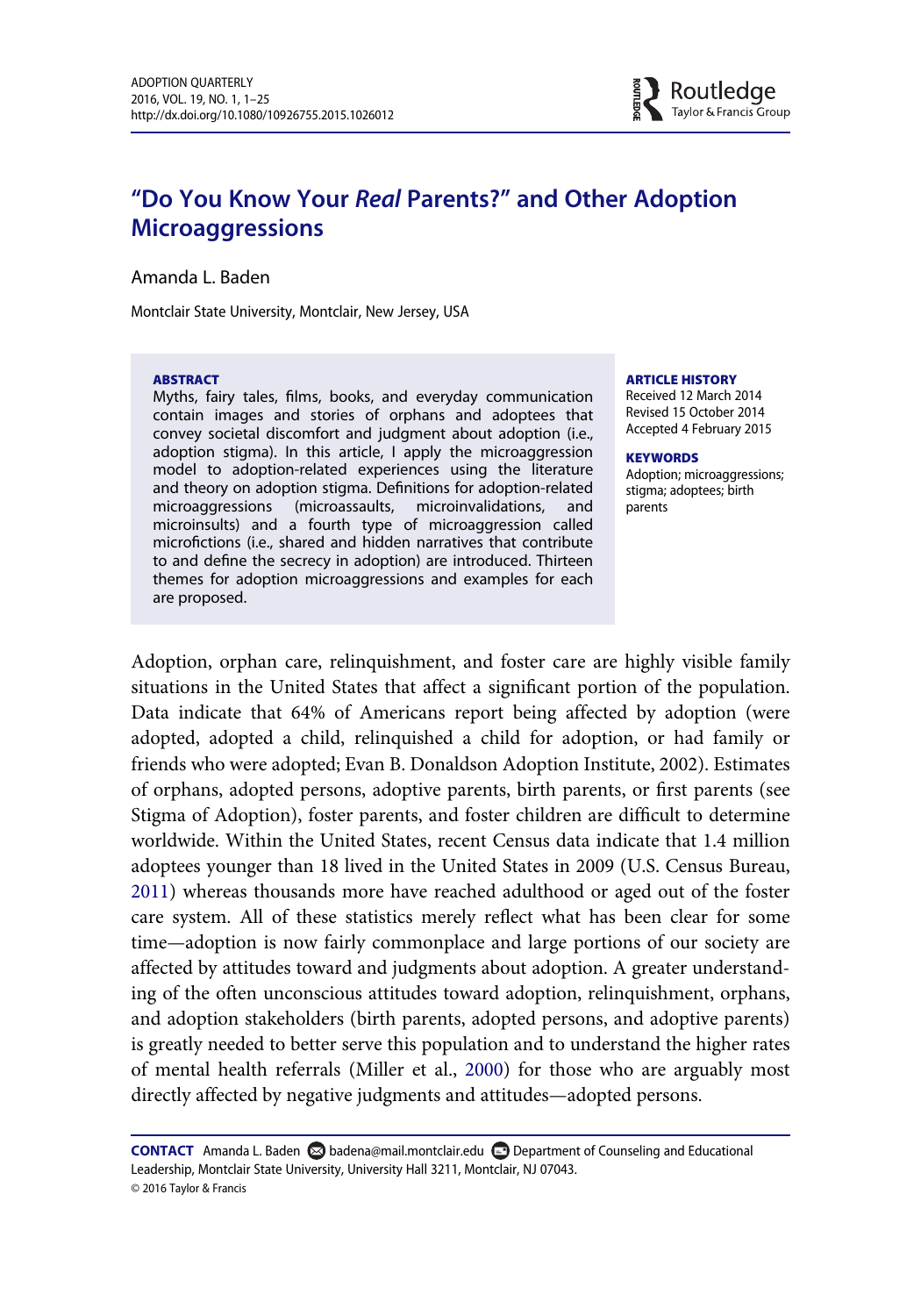#### 2  $\left(\frac{1}{2}\right)$  A. L. BADEN

The modern history of adoption reflects a practice generally viewed as a positive solution to problems experienced by unwed or impoverished birth parents (or first parents), orphaned or abandoned children, and childless or infertile couples. However, adoption is far more complex than this perspective implies. Along with a host of nuanced complexity regarding motivations, outcomes, and challenges, the stigma of adoption continues to exist. Literature from the past 25 years that identified the stigma of adoption defined the ways in which adoptive parents, birth parents, and adoptees have experienced the stigma as it is manifested in judgments, attitudes, behaviors, and prejudices (March, [1995](#page-24-0); Miall, [1987,](#page-24-1) [1986](#page-24-2); Wegar, [2000](#page-26-1)). Furthermore, oppression, stigma, and perceived discrimination have been linked to identity concerns, family stress, and behavior problems for internationally adopted children and adolescents (Lee, [2010](#page-24-3); Westhues & Cohen, [1998\)](#page-26-2), indicating the need for improved understanding of adoption stigma.

This article draws upon the literature on adoption-related stigma to create a new framework for conceptualizing the oppression experienced by the adoption kinship network (AKN; birth parents, adoptive parents, adoptees, foster parents, siblings, grandparents, etc.). This new framework (a) utilizes the construct of racial microaggressions, or the attitudes, judgments, slights, insults, and oppressive acts based on racial and ethnic differences that are communicated in everyday interactions (Sue et al., [2007\)](#page-25-1), and (b) extends the application of microaggressions to the experience of adoption by proposing 13 hypothesized themes found in the discourse on adoption issues and in interactions around adoption. This conceptual framework will advance the theories of microaggressions and adoption stigma and will promote the development of research to name what has become commonplace but unarticulated phenomena. In this article, conceptions of adoption microaggressions are defined and linked to the adoption stigma literature, examples of the proposed adoption microaggression themes are provided, and the intersection of racial microaggressions and adoption microaggressions is briefly explored via transracial adoption. The articulation and identification of adoption microaggressions and their potential to improve treatment strategies, research, and support for the AKN are discussed in the conclusion.

#### Adoption scholarship and adoption stigma

Over the past 15 years, adoption scholarship has shifted the discourse on adoption to reflect a more critical lens toward common practices, attitudes, and beliefs in adoption. In particular the language used to understand adoption practice and the frame through which adoption is and has been practiced utilized theories, paradigms, and constructs from other disciplines and the social sciences to better articulate more critical analyses of adoption. The result of these critiques has led to more insightful observations about the political, social, and economic ramifications of adoption practice. Within this more recent wave of scholarship, adoption scholars have published several accounts of interviews with adoptees, adoptive parents,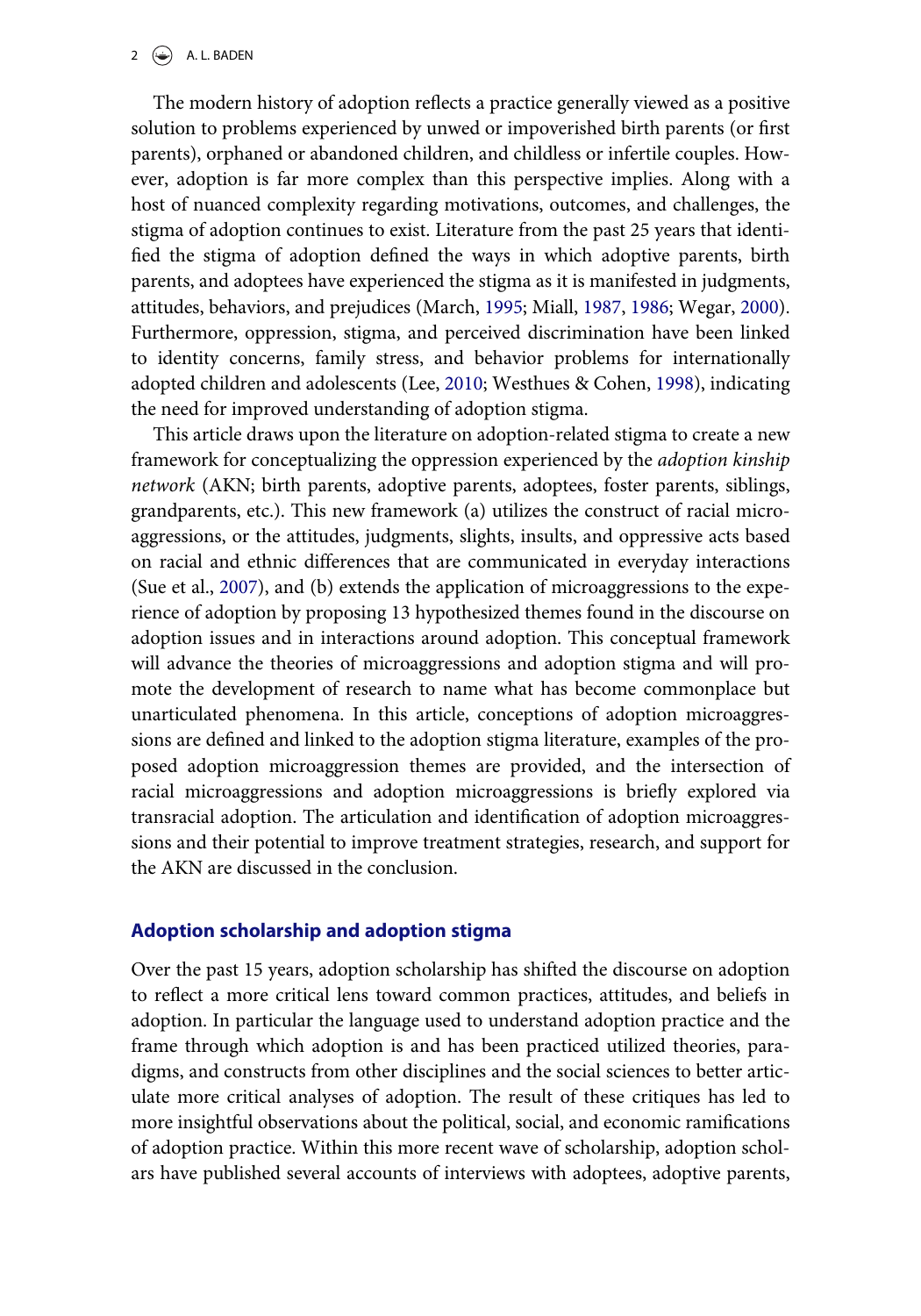and birth parents that were utilized to underscore and illustrate the ramifications of international, transracial, and domestic adoptions (Dorow, [2006](#page-23-0); Patton, [2000;](#page-25-2) Roberts, [2000](#page-25-3); Simon & Roorda, [2000,](#page-25-4) [2007](#page-25-5)). The narratives contained within these qualitative research studies depict many of the themes of adoption stigma.

Dorow ([2006\)](#page-23-0) conducted an ethnographic study examining adoptions from China within the context of immigration history. In her interviews with more than 40 adoptive families, government officials, and orphanage representatives, she contextualized Chinese adoptions as being influenced by the racial, economic, social, and political factors that were illustrated in her data. For example, adoptive parents' comments on the desirability of Chinese children over children of color in United States foster care was framed as a byproduct of both the model minority stereotype as well as a remnant of a prevalent belief that birth parents in international adoptions will not attempt to reclaim or be present in the lives of adoptees. Dorow reported on the motivations, challenges, supports, and attitudes that the interviewees expressed about adoption from China and adoptive parents' own personal and familial experiences. Within these narratives, many examples of adoption stigma represented themes of rescuing orphans, colorblindness, racialization, and a host of other themes.

Similarly, Patton's [\(2000](#page-25-2)) ethnography of interviews with 22 adult transracial adoptees examined transracial adoption, racial identity, searching for birth roots, and adoption policy. Within these narratives, Patton uncovers compelling racial dynamics and historical adoption practice as they affected the placements and personal identities of transracially adopted adults. Simon and Roorda ([2000,](#page-25-4) [2007](#page-25-5)) also published a series of interviews conducted with adult transracial adoptees and their White adoptive parents. All of these narratives contain direct quotes from adoptive parents, adoptees, and other stakeholders in adoption practice, and these quotes represent the judgments and attitudes within adoption that are manifested in the stigma of adoption. To best understand the ways in which adoption stigma is related to adoption microaggressions, adoption stigma must be defined and explored.

#### The stigma of adoption

Historically, the stigma of adoption has referred to the biased, judgmental attitudes toward adoption and adoption-related concerns. By definition, a stigma usually refers to a mark of disgrace due to certain circumstances (Stigma, [2010](#page-25-6)), and as described below, a body of literature exists that attests to the prevalence of adoption-related stigma. Goffman's [\(1963](#page-23-1)) seminal work on social stigma described stigma as a process of social discrimination that is based on deviations from societal norms. When individuals' social or physical traits tend to cause others discomfort, Goffman argues that individuals are motivated to manage their differentness by seeking to become as "normal" as possible. Other scholars have applied Goffman's theory to the adoption experience (e.g., Kline, Karel, & Chatterjee, [2006;](#page-24-4)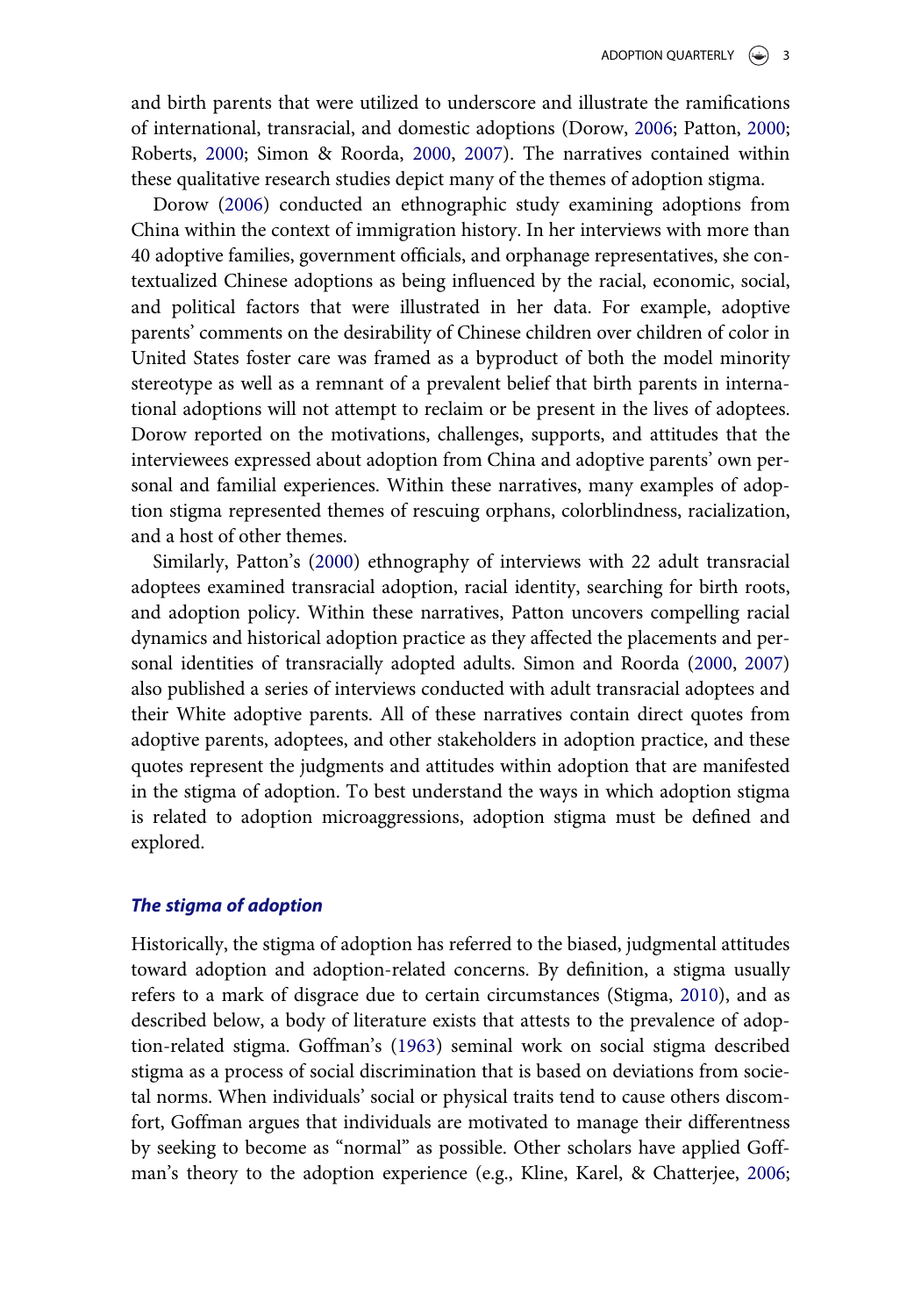March, [1995](#page-24-0)). According to Goffman ([1963\)](#page-23-1), stigma is expressed through interactions and is based in relationships of devaluation, yet those who are stigmatized (the AKN) learn the meaning and the degree of their discreditable traits through others' reactions to those traits (March, [1995\)](#page-24-0).

Attitudes from others about adoption and adoptees' life choices are clearly present in the community. For example, adoptees are expected to search for their birth parents (March, [1995](#page-24-0)) to be considered complete or whole, are viewed as experiencing a trauma from which they may never fully "recover" (Verrier, [1993](#page-26-3)), and are regularly asked about the status of their desire and efforts to search for birth family (Kline et al., [2006](#page-24-4)). The stigma surrounding adoption also affects birth families. As the least understood and most stigmatized part of the AKN (Henney, French, Ayers-Lopez, McRoy, & Grotevant, [2011;](#page-23-2) Kline et al., [2006](#page-24-4)), birth parents face tremendous stigma beginning at conception (e.g., unwed, young, poor) and continuing throughout their post-relinquishment lives (Wiley & Baden, [2005](#page-26-4)). Attitudes toward birth parents have depicted birth mothers as either sexually promiscuous women who have made irresponsible decisions, as teens with few resources (Miall & March, [2003](#page-24-5)), or as impoverished women in foreign lands like Guatemala and China (Sweeney, [2012\)](#page-26-5). Despite the improved attitudes toward single parenthood and "illegitimate" births, birth mothers still face judgment for "violations of the tenets of motherhood" (Henney et al., [2011](#page-23-2), p. 621), particularly due to their perceived decisions to relinquish their children (Fisher, [2003\)](#page-23-3). Birth fathers, on the other hand, are characterized as "troubled" and as "Don Juan" types who take advantage of girls and evade their responsibility by disappearing (Miall & March, [2005;](#page-25-7) Sachdev, [1991](#page-25-8)). Preferences for the language used to describe birth families have shifted over time and continues to evolve as efforts to destigmatize birth families grows. The common term "biological parents," which connotes ties only through genetics, shifted to "birth parents" in an effort to better recognize the birth ties that are held; however, recently scholars began using "first parents" to more fully recognize the primacy of the relationship that these parents have in the lives of their children. For the purposes of this article, birth parents and first parents will be used interchangeably. These examples as well as the shift in language illustrate the far-reaching nature of adoption-related stigma.

Young [\(2012\)](#page-26-6) captured the relief expressed by adoptive parents regarding the relative absence or invisibility of birth parents in international adoption. Some families expressed preferences for international adoption because birth parents are less likely to be found (e.g., in Chinese international adoptions) and because birth parents are not seen as integral to the selection process for adoptive families. Similarly, the stigma of foster care is frequently expressed in attitudes expressed, suggesting that foster care lacks permanency and necessitates uncertainty. Young's study with Australian adoptive parents expressed a preference for international adoption over foster care through the perception that "foster children often came from disadvantaged backgrounds 'with a lot of baggage'" (p. 231).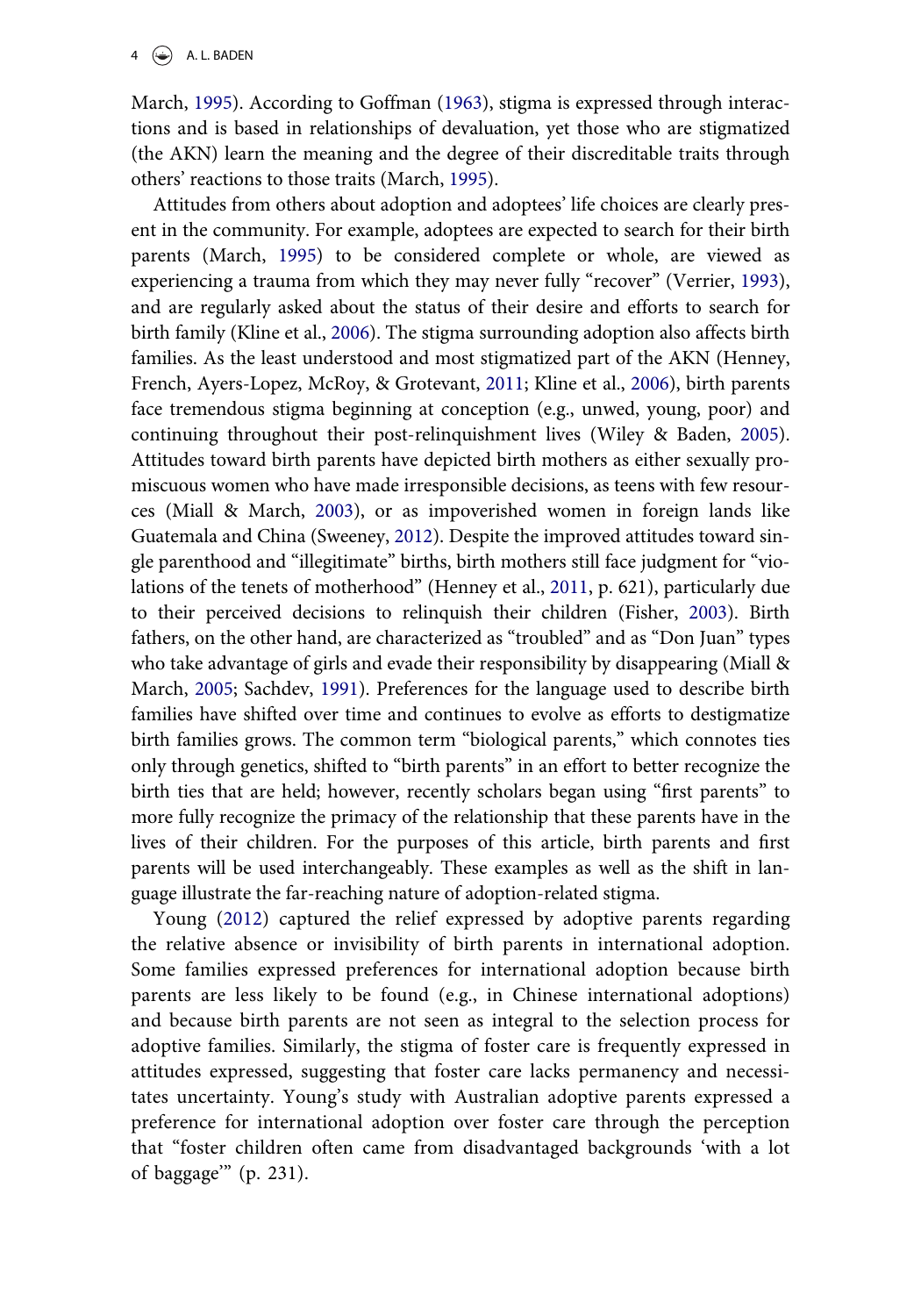Adoption stigma is also well documented in popular literature on adoption as well as in newer forms of media including blogs, web forums, and online magazines. For example, Davidson ([2006\)](#page-23-4) posted a top 10 list of questions not to ask adoptive parents as an "etiquette primer" to help others identify what those in the AKN would view as intrusive, annoying, or offensive—thus illustrating adoption microaggression themes. His list included: "Aren't you wonderful to adopt this child? How much did you pay for your baby? Now that you've adopted, you'll probably get pregnant, don't you think?" (para. 2).

More recently, an adoptive parent (Kim Kelley-Wagner Images, ca. [2014\)](#page-24-6) published a widely shared Facebook page composed of photos of her children who were adopted from China holding handwritten signs containing "things said to or about [her] adopted daughters" (para. 1) regarding their adoption, race, ethnicity. The signs read, "why didn't her REAL family want her" (photo 4), or "it's so easy to get a baby over there, they just give them away" (photo 36). A recent blog (youshouldbegrateful, ca. 2014) documents a range of invalidating and hurtful comments made by adoptive parents toward adoptees such as, "if it wasn't for us, where would you be? A prostitute? Living on the streets?" (para. 24) or "this is Lisa, she's our adopted grandchild, and this is Tammy, she's the blood grandchild" (said by an adoptive grandfather; para. 29). These examples illustrate the far-reaching range of adoption stigma.

The messages that others send through their reactions and responses to members of the AKN can be sent through microaggressions. Although the concept of microaggressions has not yet been extended to adoption, microaggressions fittingly serve as the manifestation of adoption-related stigma. The mark or stigma projected onto the AKN as being somehow defective or deficient (as reflected in adoption attitudes; Evan B. Donaldson Adoption Institute, [2002](#page-23-5)) is acted upon and likely fuels the behaviors and views that are conveyed via microaggressions.

#### Microaggressions

The concept of microaggressions was coined and described by Pierce, Carew, Pierce-Gonzalez, and Willis ([1978\)](#page-25-9) to refer to the subtle forms of racism that were more evident in modern life. Sue et al. [\(2007](#page-25-1)) expanded on Pierce et al.'s ([1978](#page-25-9)) definitions for microaggressions in their seminal work in which they brought microaggressions to the counseling and psychology disciplines. Microaggressions are defined as attitudes, judgments, prejudice, and racism that are communicated in subtle, overt, and sometimes aggressive ways in everyday life. In contrast to the traditional form of racism that references systems of advantage (macro-level) based on race (Tatum, [2003\)](#page-26-7), microaggressions are forms of racism that are acted upon in small interactions (micro level) between individuals or groups in subtle and often dismissive ways. Microaggressions are often committed unconsciously yet still send subtle but denigrating messages to the targets (Sue et al., [2007\)](#page-25-1). Looks, gestures, tones, and actions that typically compose microaggressions function to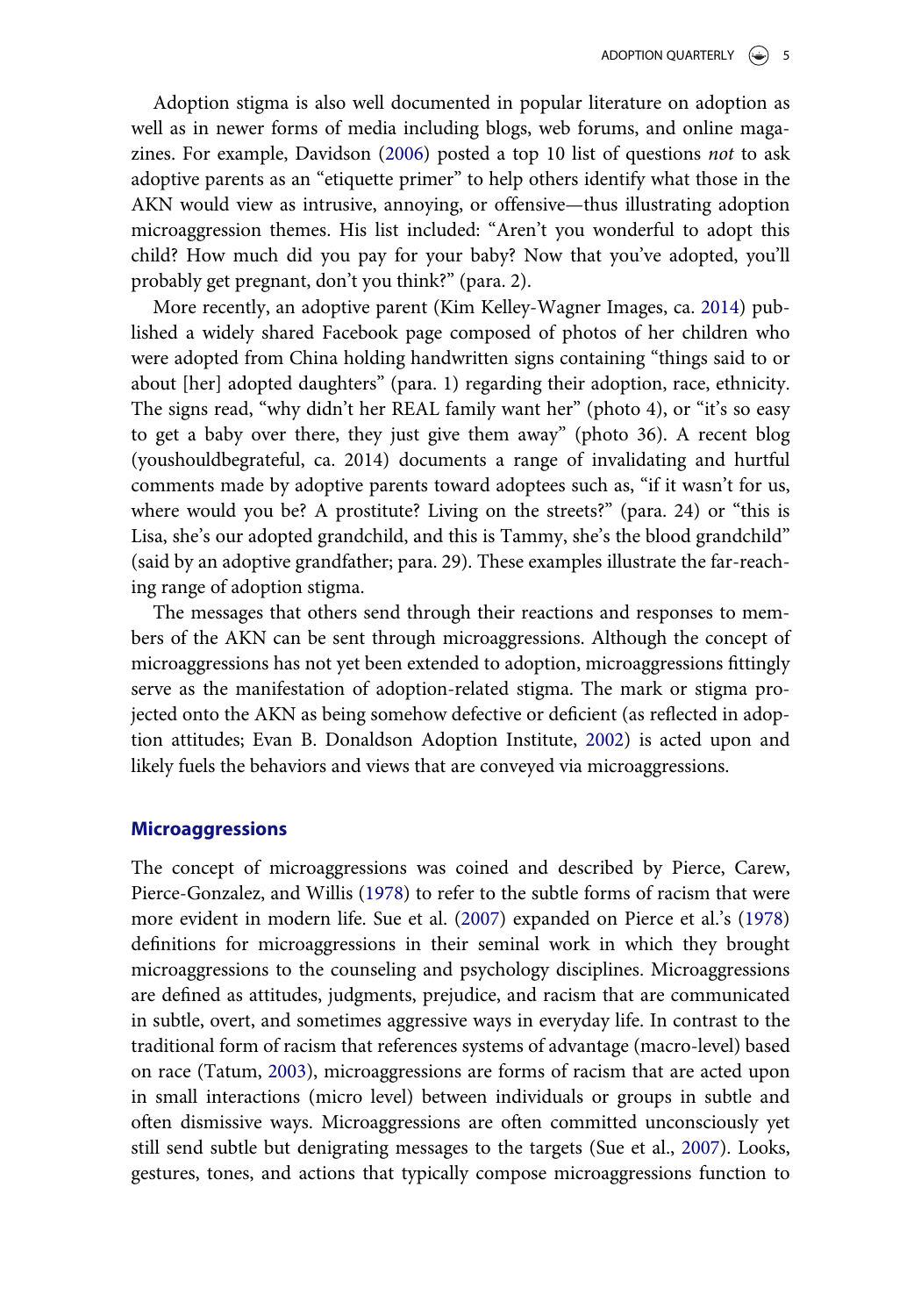emphasize and create the subtle or "microinequities" that result from experiencing microaggressions. The types of microaggressions identified by Sue et al. ([2007\)](#page-25-1) include microassaults, microinsults, and microinvalidations, and they depict the racial messages, comments, behaviors, or attitudes that are sent either in innocent, unintentional, ignorant, veiled ways or in overt, aggressive, blatant ways. The racial microaggression model demonstrates the ways in which oppression can occur in subtle and seemingly innocuous comments and interactions, and it illustrates the ubiquitous nature of racial slights and judgments. Sue et al. [\(2007](#page-25-1)) also clearly stated that the intentionality of insults and slights does not matter; they proposed that microaggressions can be well-intentioned comments or sincere questions without conscious judgment that subtly minimize, devalue, or even inflate the abilities, accomplishments, and status of target groups and thereby further oppress those target groups.

With respect to adoption, a combination of misinformation, assumptions, stereotypes, judgmental outlooks, and biases culminate in actions, comments, or attitudes that communicate the pervasive nature of adoption stigma. However, frameworks for understanding both the ways in which adoption stigma is communicated and how those in the AKN experience it are needed to improve practice, support those impacted, and train clinicians, educators, and the general public. The construct of microaggressions, including microassaults, microinvalidations, and microinsults, as well as a new construct (developed for the current framework of adoption microaggressions) called microfictions (the mistruths and stories created about adoption that deny or misrepresent real, lived adoption experience), can be applied to communication about the practice of adoption, adoption status, adoptive parenting, being a birth parent, and being an adopted person, as well as other adoption-related concerns.

Typically, people initially gain exposure to the concept of adoption via fairy tales, stories, films, and comments made by families and friends. For example, movies like Stuart Little (Wick & Minkoff, [1999\)](#page-26-8) and The Blind Side (Netter, Johnson, Kosove, & Hancock, [2009](#page-24-7)) are just a few examples of films with adoption or orphan themes. These films depict the narrative of adopted or orphaned children who were cared for by adoptive parents (portrayed as either rescuers or villains) but who ultimately sought reunion with their "real" parents. Introducing audiences—especially children—to adoption and its complexities by using these kinds of images begins to form the "knowledge base," albeit often a misinformed one, upon which stigmatized responses and microaggressions can be formed. For example, stories or films may alternately promote or pathologize adoptees' and birth parents' decisions or desires to search for birth parents or birth children just as they may encourage or castigate the decision not to search for them, thereby fueling judgments made about how AKN members should respond to the adoption experience.

Adoption microaggressions can be defined as common slights, insults, and indignities that can occur almost daily that may be intentional or unintentional but that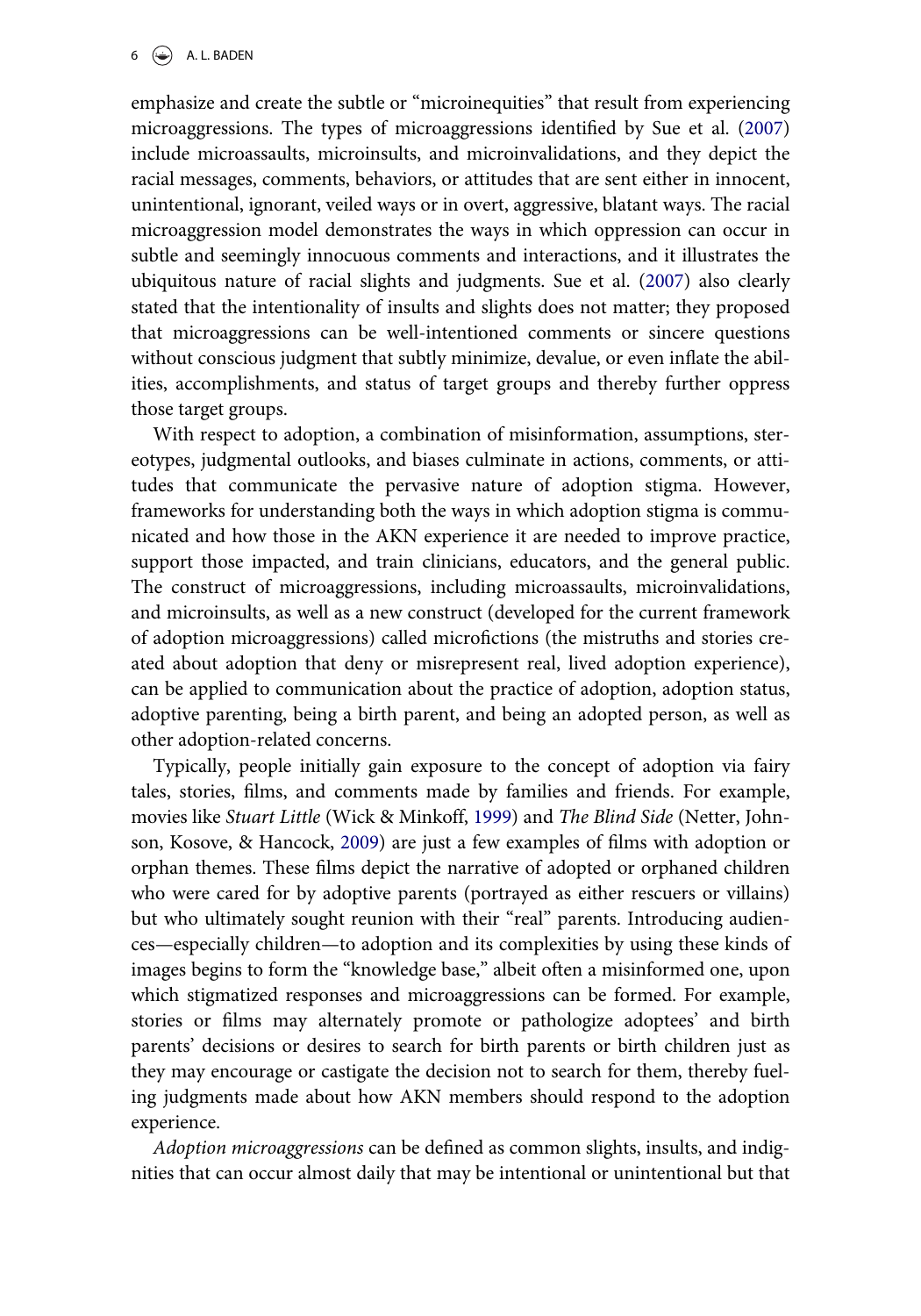communicate adoption-related and biology-related judgments, slights, or criticisms about adoption, foster care, or relinquishing care for a child. Adoption microaggressions may be directed at the AKN and found within the environment via traditional media (news, television, film, radio) as well as social media (blogs, web forums, etc.). The categories of adoption microaggressions are derived from the racial microaggression categories of microassault, microinsults, and microinvalidations developed by Sue et al. ([2007\)](#page-25-1), but were defined around adoption-related concerns for the framework presented in this article.

## **Microassault**

An adoption microassault is an outward, often conscious, explicit attack that is verbal or nonverbal but that is intended to hurt the target through name-calling, avoidant or exclusionary behavior, or intentional oppressive actions. Teasing a peer at school for being adopted or calling an adoptee "illegitimate" or "bastard" are examples of adoption microassaults.

## Microinvalidations

The subtlety of adoption microinvalidations can be challenging, yet this form of microaggression may be the most commonly experienced by the adoption AKN. An adoption microinvalidation occurs through communications—verbal and nonverbal—that exclude, deny, invalidate, or devalue the psychological thoughts, feelings, or experiences of the AKN. When adoptees are asked whether they know their "real parents," messages are sent that the authenticity of familial relationships formed through adoption is inferior and that biological relationships are primary. Conversely, adoptees or first families who search for each other may receive, or may even send, messages that interest in one's biological origins or biological kin is inconsequential and unnecessary.

### **Microinsults**

Adoption microinsults refer to attitudes, messages, and other communications that contain subtle, rude, demeaning, or insensitive beliefs about adoption, foster care, relinquishment, and other adoption-related practices. Perpetrators of microinsults may be unaware of the snubs that they convey, yet within their communications lie hidden messages to AKN members.

## **Microfictions**

Given the unique nature of the complex histories of individuals and families affected by adoption and foster care, a new form of microaggression called adoption microfictions was developed for this article to address this complexity. Adoption occurs as a result of merging and mixing personal and collective histories and heritages to incorporate new family members and separate other family members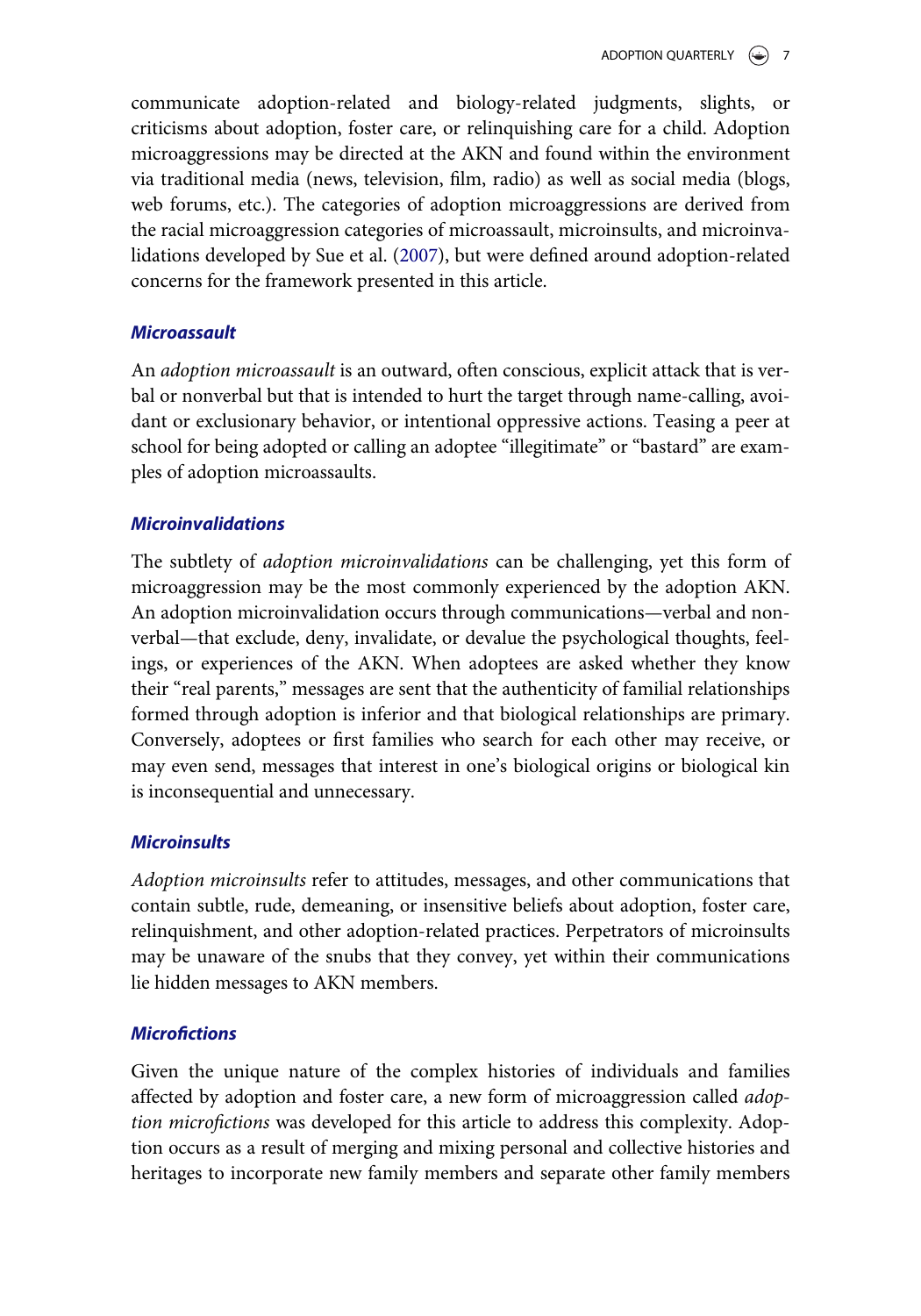#### $8 \quad (*)$  A. L. BADEN

(Kressierer & Bryant, [1996](#page-24-8)). However, in the process of adoption and relinquishment, those histories can be altered purposefully, or even accidentally, resulting in adoption stories and pasts that veil or withhold information from adoptees. These histories can also include inaccurate information that was shared to create a fictional story for adoption stakeholders. For example, generations of adult adoptees (both domestic and international) report being told their birth parents died in car accidents (Free, [2001](#page-23-6)–2002), thus classifying them as "true orphans" as opposed to "created orphans," and making them more adoptable or desirable. Adoptees from Korea and Taiwan depict instances of inaccuracies or outright fabrications on their social history reports in documentary films (e.g., Liem, [2000\)](#page-24-9) further illustrating deceptions.

Microfictions also occur when adoptive parents fail to disclose the adoption status of their children and instead claim adopted children as their own by birth. In fact, a community of "late-discovery adoptees," or adoptees who only learned that they were adopted when they were adults, exists (Perls & Markham, [2000\)](#page-25-10) and exemplifies the microfiction of hidden adoption status. When the practice of adoption is referred to as a "win-win situation" (i.e., a situation in which the mutual needs of couples wanting children and children needing families are met), but additional layers of adoption complexity (e.g., birth parent relinquishment, loss of history) are not addressed, a microfiction can occur. In these cases, the losses that adoptees and adoptive parents may have faced are nullified, and fictional narratives that gloss over the pain, loss, and challenges in adoption are created. The pervasiveness of microfictions can also be seen through the existence of sealed birth records for those adopted through the closed adoption system. The replacement of birth parents' names with adoptive parents' names promotes the fictional narrative in which adopted children were "born to" their adoptive parents, thereby eradicating the existence (both real and figurative) of their true birth or first parents (Morgan, [2004\)](#page-25-11). Microfictions can even be extended to describe the stories that birth parents are told about what happened to their birth children. As these examples demonstrate, the various forms of adoption microaggressions, including microfictions, cover the behaviors, attitudes, and interactions that covey covert and overt messages about adoption, family permanence, biological relatedness, gratitude, rescue, and a variety of other issues.

#### Adoption microaggression themes

To develop this framework of adoption microaggressions, the adoption stigma literature and the racial microaggressions literature were utilized to hypothesize and conceptualize potential adoption microaggression themes. This conceptual framework was built by defining and developing each of the four microaggression types (microassaults, microinsults, microinvalidations, and microfictions) within the context of adoption. This definitional process was based on the rich literature, both professional and popular, that documents the stigma of adoption. Within the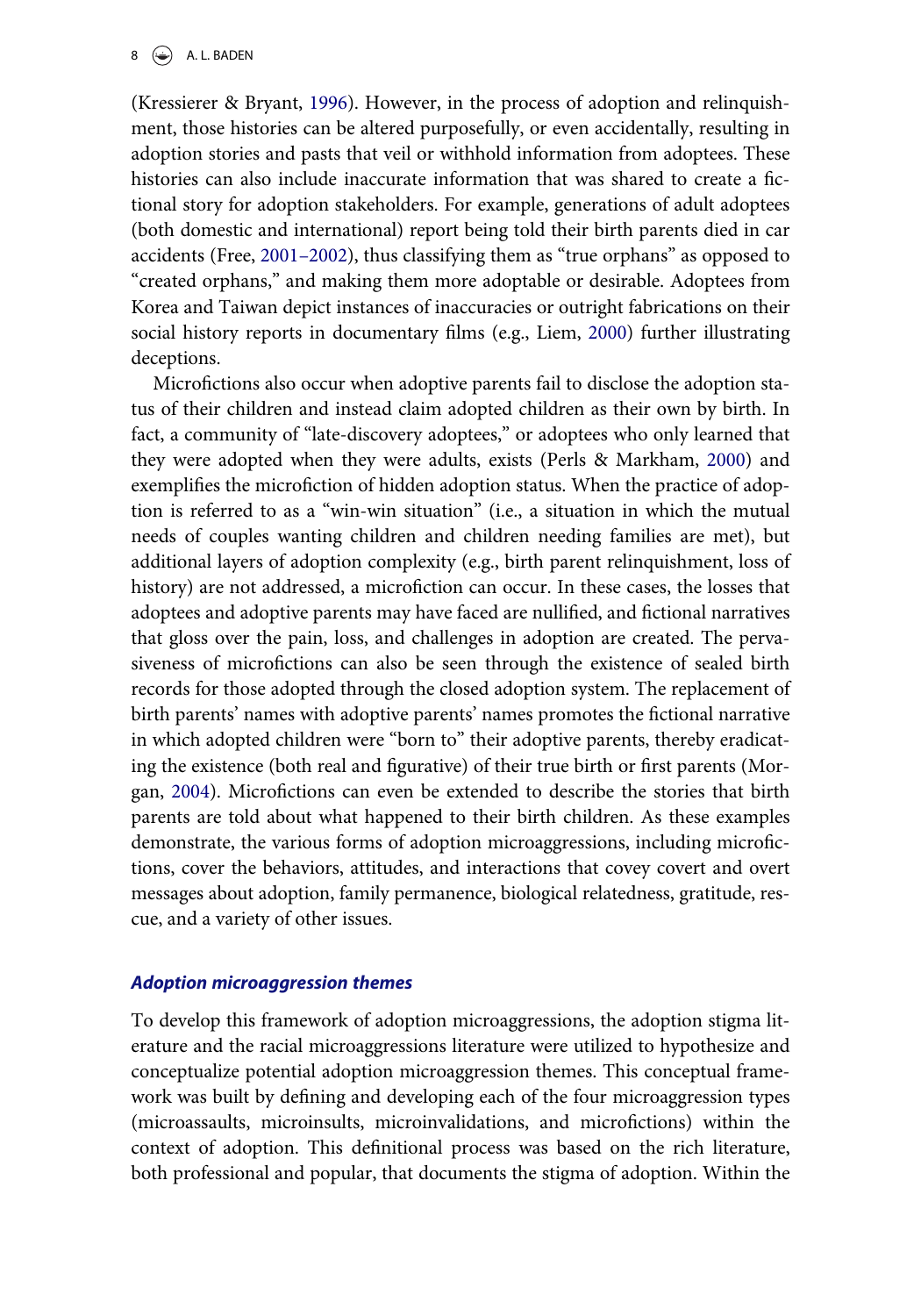various types of adoption microaggressions, hypothesized themes were identified drawing upon several sources: (a) the body of work documenting adoption stigma as identified above; (b) the professional and popular literature on adoption-related oppression; and (c) first-person accounts that document the lived experiences from the AKN as published in empirical, clinical, and anecdotal literature and in social media and Internet-based sources. This conceptual framework did not involve qualitative inquiry. Rather, examples from the literature (scholarly articles and ethnographies), anthologies of narratives written by adoptees, social media content (e.g., blogs, web forums, Internet postings, and news articles), and the everyday talk surrounding adoption were culled for [Table 1](#page-14-0) to represent what is documented about adoption stigma and the discourse around it. Gathering accounts of lived experiences from personal narratives in the popular literature as well as from the Internet (e.g., blogs, web forums, news articles) resulted in a myriad of rich examples of the various adoption microaggressions. The use of the Internet as a source for research and scholarly endeavors has increasingly gained support (Clark, Spanierman, Reed, Soble, & Cabana, [2011;](#page-23-7) Hewson & Charlton, [2005\)](#page-24-10), and blogs (or weblogs) have been recognized as containing attitudes and comments of increased candor given the reduced need for socially desirable responses due to anonymity. As seen in [Table 1](#page-14-0), sample adoption microaggressions are categorized into hypothesized themes that are commonly communicated to AKN members.

With respect to the specific themes in [Table 1,](#page-14-0) the theme biology is best/normative is based upon the belief that biological ties are superior, more permanent, and more authentic than ties formed through adoption or foster care (Miall, [1987](#page-24-1); Potter, [2013](#page-25-12)). This microinvalidation mirrors "adoptism" (Steinberg & Hall, [2000](#page-25-13)), which refers to a cultural belief that first families should be preserved and adoptive families are less permanent and connected. Adoptive parents reported their perceptions of the "primacy of blood ties" (p. 34) and the greater intensity of love from biological mothers over adoptive mothers toward their biological versus adopted children (Miall, [1987](#page-24-1)). Even questions like, "Where is she from?" as said to a transracial adoptive parent communicate the expectations and values based on biology that exist in society. Each type of adoption microaggression can also be internalized. For example, Jones [\(2000](#page-24-11)) described birth mothers who "were concerned about birth mothers of the future. Some warned others not to relinquish under any circumstances and urged them to consider relinquishment as the most 'unnatural' act a woman could perform, akin to murder" (p. 279). This quote shows that birth mothers themselves may act upon the stigma by committing microaggressions against other birth mothers.

The theme bad seed adoptees, a microinsult, is reflected in adoptive parents' reported experience that others view adopted children as "second-rate" or "ruined" (Miall, [1987,](#page-24-1) p. 37). Adoptees are frequently depicted as "rejected" or "unwanted" children, attributing problems to deficits within the adopted people themselves. Children in foster care are particularly vulnerable to being characterized as bad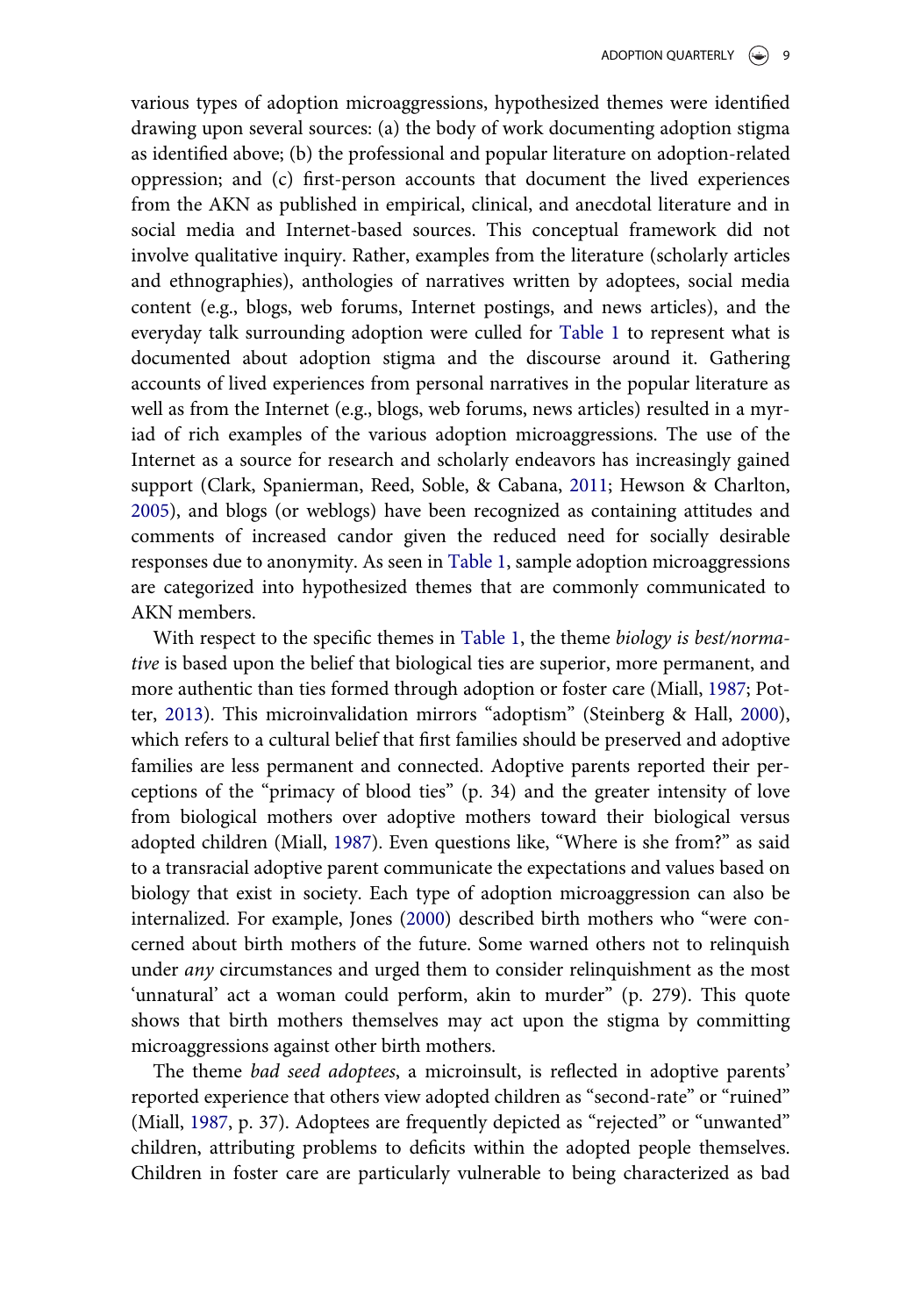seeds and portrayed as children who are out of control, involved in criminal activities, or pregnant as teenagers (West, [1999](#page-26-9)). The existence of the "adopted child syndrome" (Kirschner, [1990;](#page-24-12) Wegar, [2000](#page-26-1)), a proposed psychological condition in adoptees that is purported to result in lying, manipulative behavior, shallow attachments, promiscuity, and other conduct-related behaviors, further send the message that adoptees are damaged due to having been relinquished and adopted (Hayes, [1993\)](#page-23-8).

Grateful adoptees, a third theme, refers to the idea of adoptees as both lucky and privileged to have been adopted (Janus, [1997;](#page-24-13) Smit, [2002\)](#page-25-14), with little recognition of the losses they experience. Comments may suggest that, due to their bad seed adoptee status, they were fortunate to be adopted into a presumed "good home" and should be grateful for that opportunity. For example, one of the signs portrayed by Kim Kelley-Wagner Images (ca. [2014](#page-24-6)) was, "she is lucky you came along, otherwise she would be dead on the street" (photo 10), and the blog youshouldbegrateful.com (ca. [2014\)](#page-26-10) reported that an adoptee was told, "we adopted you and you haven't even thanked us for that" (para. 21). Another theme, cultural limbo and invalidation of heritage, is a microinvalidation that represents the challenges created by the intersection between racial and adoption microaggressions. Transracial adoptees (including most international adoptees) may be targeted because of their experiences of being between racial and cultural groups due to their adoption and thereby not feeling fully accepted by either birth or adoptive racial groups (Baden, Treweeke, & Ahluwalia, [2012](#page-23-9)). Examples of this cultural limbo are (a) being asked why they cannot speak the language of their ethnic group (a racial microaggression) and having to reveal adoptive status; (b) an adoptee being told he is "not really Black" because he was adopted into a White family; and (c) going for a job interview and having the employer expect a White applicant because the adoptee's name doesn't "match" the adoptee's ethnic appearance.

First parents may be the least visible and least powerful of the adoption stakeholders, yet microaggressions targeting them exist. The stigma associated with the termination of parental rights and the role of "bad choices" made by birth parents were portrayed in a study by Sweeney ([2012\)](#page-26-5). Birth parents are specifically targeted in two themes: (a) shameful birth/first parents, in which birth parents are viewed as being of low character or unsuitable for parenthood (Henney et al., [2011](#page-23-2); Kline et al., [2006;](#page-24-4) Kressierer & Bryant, [1996\)](#page-24-8), and (b) phantom birth/first parents, in which first parents are forgotten or believed to be irrelevant after adoption placement (Kressierer & Bryant, [1996](#page-24-8)). Comments like, "What kind of woman gives up a child?", "How could his 'real' mother give away an adorable baby?" (Davidson, [2006,](#page-23-4) para. 3), or "when you adopt domestically … you are exposed to a completely different socioeconomic class: people who live in subsidized housing, people who are on welfare, people who use abortion as birth control, people who visit food pantries, who are uneducated, [and] who make bad choices" (Sweeney, [2012,](#page-26-5) p. 30) are examples of the shameful/inadequate birth/first parent microinsult. The microinvalidation reflected in the theme phantom birth/first parents can be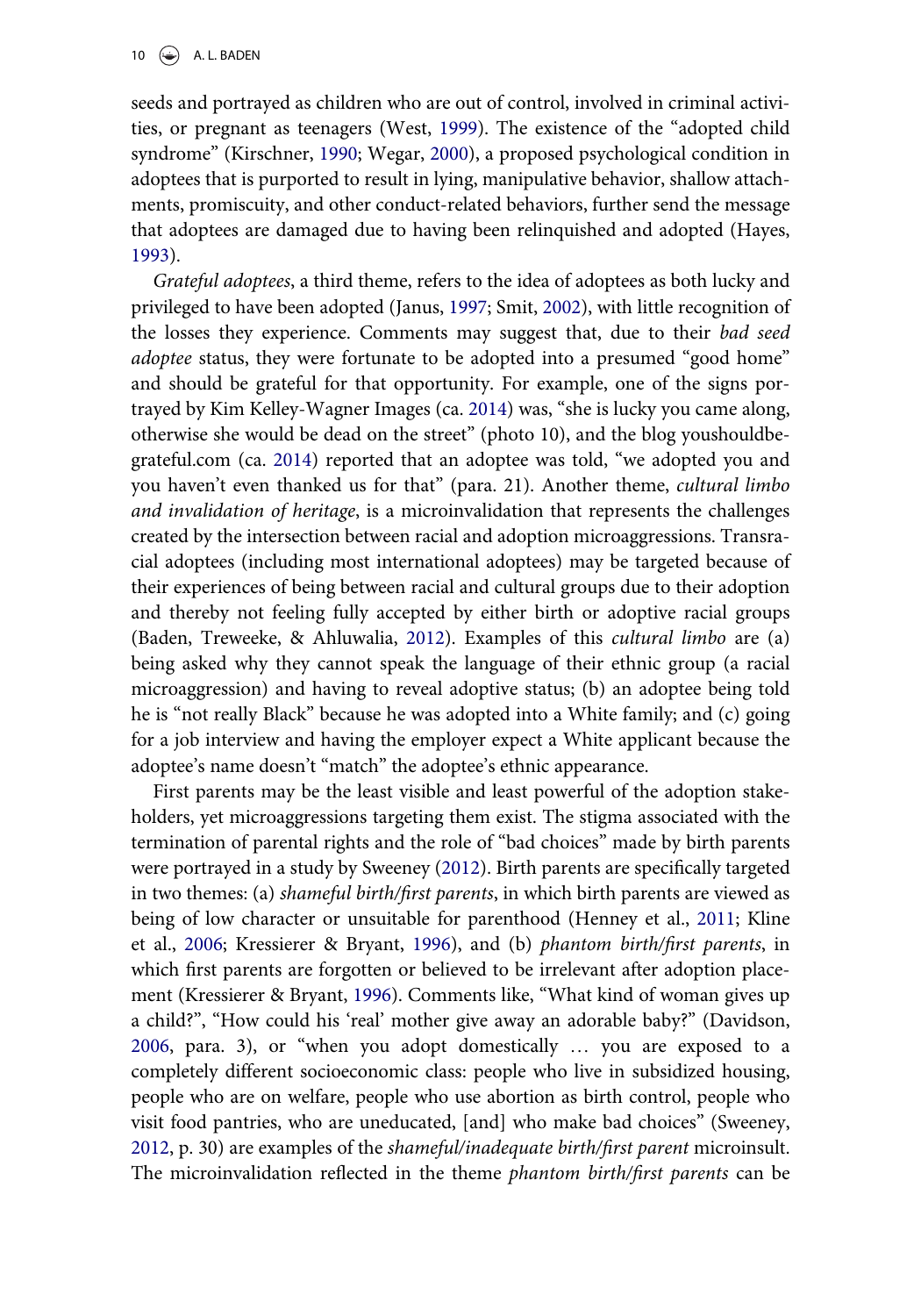seen when birth mothers are instructed to "get on with their lives" or in comments like, "He gave up his rights. He abandoned his daughter. He's a 'bad dad.'" (Brewer, [2013,](#page-23-10) May 6, p. para. 25) The adoptive mother who says, "I can feel comfortable as an adoptive parent as long as I can make believe that birth parents do not exist" (Leon, [1998](#page-24-14), para. 6) clearly reflects this theme.

Adoptive parents experience a different set of microaggressions. The microinvalidation, pseudo/inadequate adoptive parents, refers to the inadequacy and suspicion with which adoptive parents may be viewed due to presumptions of infertility and questions about their right and ability to parent (Kline et al., [2006](#page-24-4); March, [1995;](#page-24-0) Wegar, [2000](#page-26-1)). For example, Miall's ([1987\)](#page-24-1) interviews with adoptive parents revealed perceptions of societal stigma related to their "involuntary childlessness" (p. 34) and doubts about "adoptive parents as REAL parents" (p. 37). Comments made to adoptive parents like, "Couldn't you have children of your own," only reinforce the message of inadequacy. Alternatively, adoptive parents may also be viewed as rescuing (unwanted children), caring, compassionate, and giving (Kres-sierer & Bryant, [1996;](#page-24-8) Zhang & Lee, [2011](#page-26-11)) as seen in the *altruistic rescuers* microinvalidation. Accolades like, "What a wonderful thing you did by adopting those children!" or "Do your kids know how lucky they were that you adopted them?" reinforce this theme.

Adoptions that cross-cultural, ethnic, or national lines are also likely to trigger the microinsult of cultural philanthropy, which refers to American exceptionalism or cultural exceptionalism and is analogous to the belief that adopted people fare better in America when reared by Americans. Opinions expressed that children adopted into American homes are "better off" in the United States than they would be in their native countries, or statements to an adoptee like, "Your birth country was so poor and we thought you'd be better off here in America," reflect this theme. A different but related microinsult is evident in the commerce in adoption theme in which the adoption industry has poised adopted children as commodities and adoptive parents as purchasers (Potter, [2013;](#page-25-12) Suter & Ballard, [2009\)](#page-26-12). Questions like, "How much did she cost?" as asked to an adoptive parent or fee schedules for adopting a White child versus a Black child on an agency's website illustrate this theme.

The conception of *adoption is a win-win* is based on the belief that adoption is a solution for orphaned children and childless couples, yet it also fails to recognize the losses inherent in adoption (Kressierer & Bryant, [1996](#page-24-8)). The mythology around this theme is that adoption creates children for childless couples, parents for orphaned children, and a solution for unwanted pregnancies for birth parents. This may be a particularly subtle microaggression and fits within the microfiction category. Another microfiction, love is enough, is based on the belief that despite separations from birth parents and adoption-related trauma, biological relatedness does not matter so a "good home" and a "loving family" will resolve any problems. Narratives about adoption reflect this microfiction through fairy tales, films, and novels. When problems in adoptive families arise, questions are asked about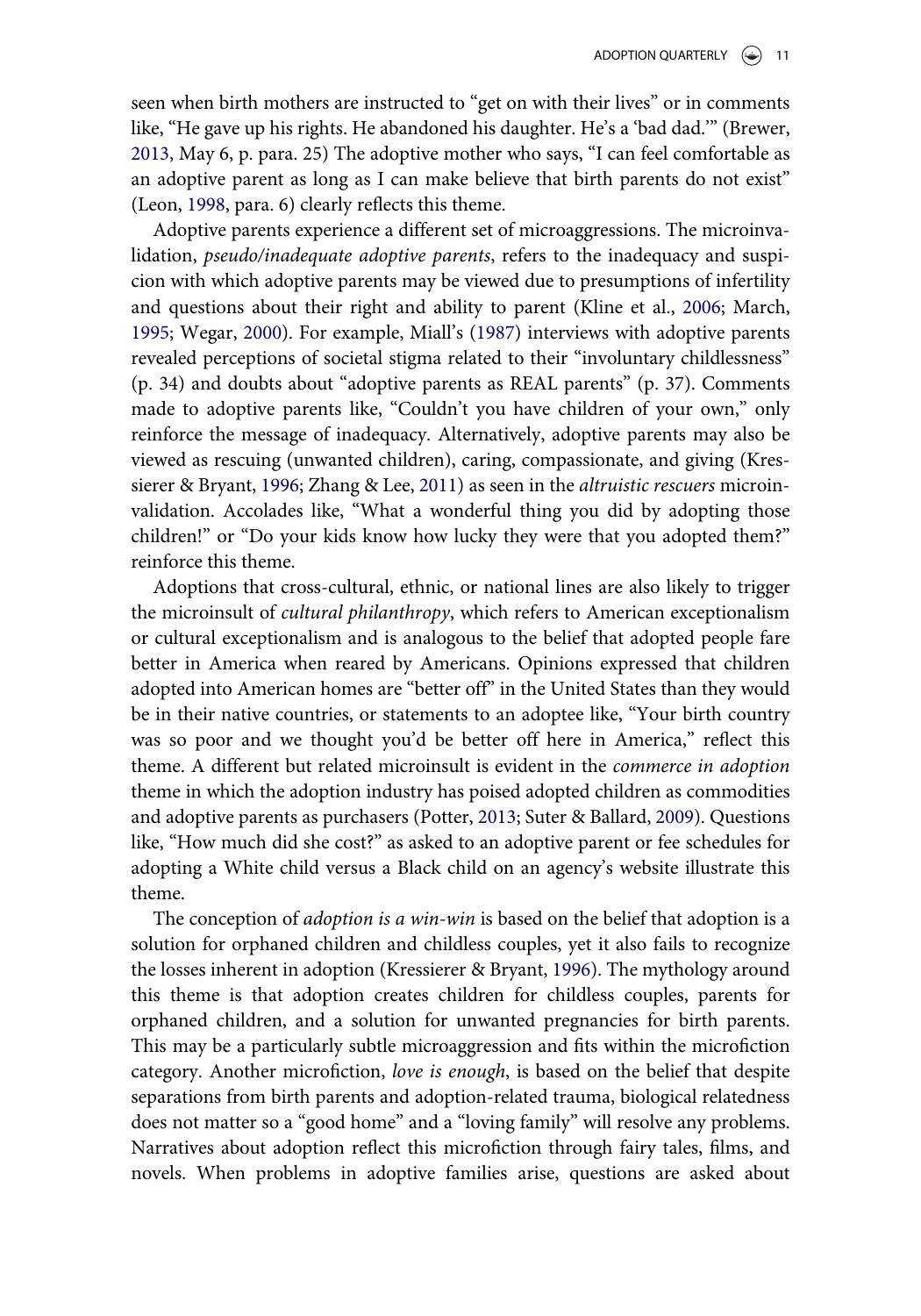12  $\left(\bigcirc\right)$  A. L. BADEN

whether the children were "loved enough" or treated like "real family," which illustrates this stigma. Making a comment to prospective adoptive parents like, "Just love them and everything will be fine," reinforces the fiction. The third microfiction listed in [Table 1](#page-14-0) is infantilizing adoptees and birth/first parents, and it refers to the treatment of adoptees and birth parents as childlike or as children stuck in time without the maturity to parent or make adult decisions. For example, obvious infantilization occurs when adopted adults are mistakenly referred to as "adopted children" throughout their lives (Baden & Wiley, [2007](#page-23-11)), while a less overt infantilization occurs through the existence of sealed and altered birth records. The fictions created in these scenarios suggests that adoptees and birth parents are not capable of working out contact issues and that closed adoption legalities will "protect" these adults from each other.

#### Transracial adoption: The intersection of race and adoption

Adoption microaggressions may also be more likely to be experienced within transracial adoptive families, including many international adoptive families, given the visible racial differences. Estimates suggest 40% of all adoptions are transracial ("Data reportedly show high rate of transracial/transethnic adoption," [2011,](#page-23-12) April) and 80% to 85% of international adoptions are transracial (U.S. Department of State, Office of Children's Issues, [n.d.\)](#page-26-13). The visibility of adoption within these families coupled with the fact that the vast majority of transracial adoptees are people of color makes transracial adoptive families more likely to experience both racial and adoption microaggressions. In the case of transracial and international adoption, messages about race may overlap or combine with messages about adoption, becoming oppressive.

The visibility of transracial and international adoption placements within families having multiple racial groups represented likely impacts the experiences, both qualitatively and quantitatively, of microaggressions for these families and individuals. Given that most transracial adoptees are people of color who were adopted by White parents (Baden et al., [2012](#page-23-9)), they are more likely to experience racial microaggressions on a regular basis. These adoptees also experience adoption microaggressions, many of which may be triggered by the visible racial differences within their families. In essence, during childhood and adolescence, transracial adoptees' status as adoptees is conspicuous and may make their adoption a more prominent issue in their interactions than same-race adoptees (i.e., adopted by racially similar parents) who may have more ambiguous or even hidden adoption statuses. Moreover, many of the racial microaggressions experienced by transracial and international adoptees may be additionally challenging given that transracial adoptees may experience even more dissonance around their ethnic origins when they receive microinvalidations or microinsults about their race, yet their lived cultural experiences do not match their ethnic origins. For example, an adopted person of both African and European heritage may be told by his peers at his private high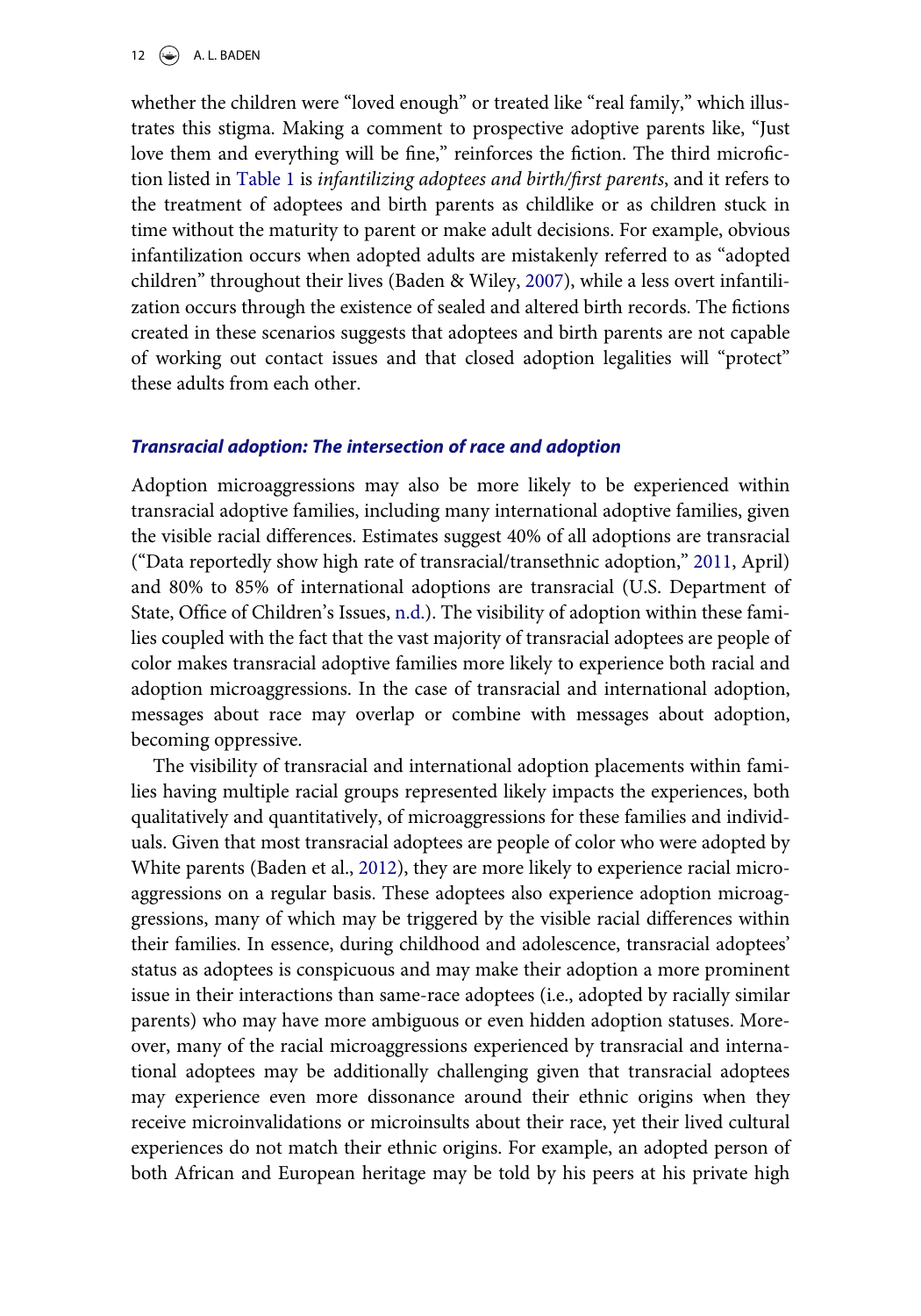<span id="page-14-0"></span>

| Table 1. Themes and examples of adoption microaggressions.                                                                                                                                                                                                                 |                                                                                                                                                                                                                                                                                                                                                                      |                                                                                                                                                                                                                                                                                                                                                                                                                                      |                                                                                                                                                                                                                                                                                                                                                                                                   |
|----------------------------------------------------------------------------------------------------------------------------------------------------------------------------------------------------------------------------------------------------------------------------|----------------------------------------------------------------------------------------------------------------------------------------------------------------------------------------------------------------------------------------------------------------------------------------------------------------------------------------------------------------------|--------------------------------------------------------------------------------------------------------------------------------------------------------------------------------------------------------------------------------------------------------------------------------------------------------------------------------------------------------------------------------------------------------------------------------------|---------------------------------------------------------------------------------------------------------------------------------------------------------------------------------------------------------------------------------------------------------------------------------------------------------------------------------------------------------------------------------------------------|
| Theme                                                                                                                                                                                                                                                                      | Microaggressions toward birth/first parents<br>[Message]                                                                                                                                                                                                                                                                                                             | Microaggressions toward adoptive parents<br>[Message]                                                                                                                                                                                                                                                                                                                                                                                | Microaggressions toward adoptees<br>[Message]                                                                                                                                                                                                                                                                                                                                                     |
| also seen as temporary and the second or<br>Biology is best/normative (Microinvalidation)<br>Superiority of biological or blood ties for<br>third choice for forming a family (March,<br>optimal family functioning. Adoption is<br>1995; Miall, 1986, 1987; Wegar, 2000). | strangers." [Permanent loving families are<br>"How could you give your child up? Your<br>child is meant to be with you, not with<br>only formed biologically.                                                                                                                                                                                                        | daughter, "Do you have any children of your<br>'Oh, I could never love someone else's child"<br>(Miall, 1987, p. 37). [Adoptive parents can't<br>relationships are not true or permanent.]<br>A man asks a White mom with her Asian<br>own?" (O'Keeffe, 2009). [Adoptive                                                                                                                                                             | "Is that your real brother?" (Patton, 2000, p.<br>children off the list because they weren't<br>653). [Real families are related by blood.]<br>"They said they could cut the [adopted]<br>really family anyway" (March, 1995, p.<br>103). [Family is only real if they are                                                                                                                        |
| Adoptees are expected to have a myriad<br>of deficits that indirectly explain the<br>reasons for their relinquishment<br>Kirschner, 1990; March, 1995).<br>Bad seed adoptees (Microinsult)                                                                                 | problems, are you willing to do that to your<br>own child?" (The Mildeye, 2014). [Adoption<br>"Putting her up for adoption could destroy<br>stranger that could abuse her in anyway<br>possible and end her up with lifelong<br>her life. You could be giving her to a<br>causes adoptees to have problems.                                                          | Their background is more questionable. They<br>are more likely to have the things that make<br>Sometimes people ask me if I am ever afraid<br>them bad inside them" (Miall, 1996, p. 309).<br>of my adopted son. I say, 'No, are you ever<br>afraid of your son?" (Russell, 2000, p. 38).<br>Adoptees are doomed to problems due to<br>truly love the children they adopt.]<br>nature or nurture or both.<br>[Adoptees are damaged.] | informing him he's adopted" (Kressierer &<br>In a book the character seeks revenge on a<br>includes telling him his eyes have turned<br>with loaded dice" (Miall, 1996, p. 313).<br>backgrounds. Adopting is like playing<br>peer. "Her top 10 list of things to do<br>orange, saying he smells funny, and<br>Adopted kids come from unstable<br>[Most adoptees are pathological.]<br>biological. |
| from dire circumstances, so they are lucky<br>backgrounds were unwanted, poor, and<br>o be adopted (Janus, 1997; Smit, 2002).<br>Children who have "questionable"<br>Grateful adoptees (Microinvalidation)                                                                 | "I've heard many adoptees say 'I want to find<br>complimenting her-when in fact thanking<br>my birth mother so I can thank her for my<br>Edwards, 2013, para. 21). ["Thank god you<br>have had?" (Dusky & Edwards, 2013, para.<br>her is heard as a terrible insult" (Dusky &<br>didn't raise me. What kind of life would I<br>wonderful life.' They think they'd be | How can your son treat you like that? Doesn't<br>he know all the things you've done for him?"<br>have negative emotions about their adoption.]<br>(Adoptees should be thankful and should not<br>adopted them." [Adoptees should feel lucky<br>. "Your kids were must feel so lucky that you<br>and not have anger or sadness.]                                                                                                      | 'You should be grateful that someone took<br>(Russell, 2000, p. 46). [Adoptees are lucky<br>Bryant, 1996, p. 405). [Being adopted is<br>Adoption is like having all of your birth<br>lucky you are that all of your family is<br>family die and getting a replacement<br>family and being told by society how<br>dead but we gave you a new one'<br>to be given a second chance.]<br>pejorative.] |
|                                                                                                                                                                                                                                                                            | 21)]                                                                                                                                                                                                                                                                                                                                                                 |                                                                                                                                                                                                                                                                                                                                                                                                                                      | (Adoptees should be grateful to be saved<br>you in" (Humphrey, 2006, para. 12)<br>because they were unwanted.]                                                                                                                                                                                                                                                                                    |

ADOPTION QUARTERLY (4) 13

(continued)

(continued)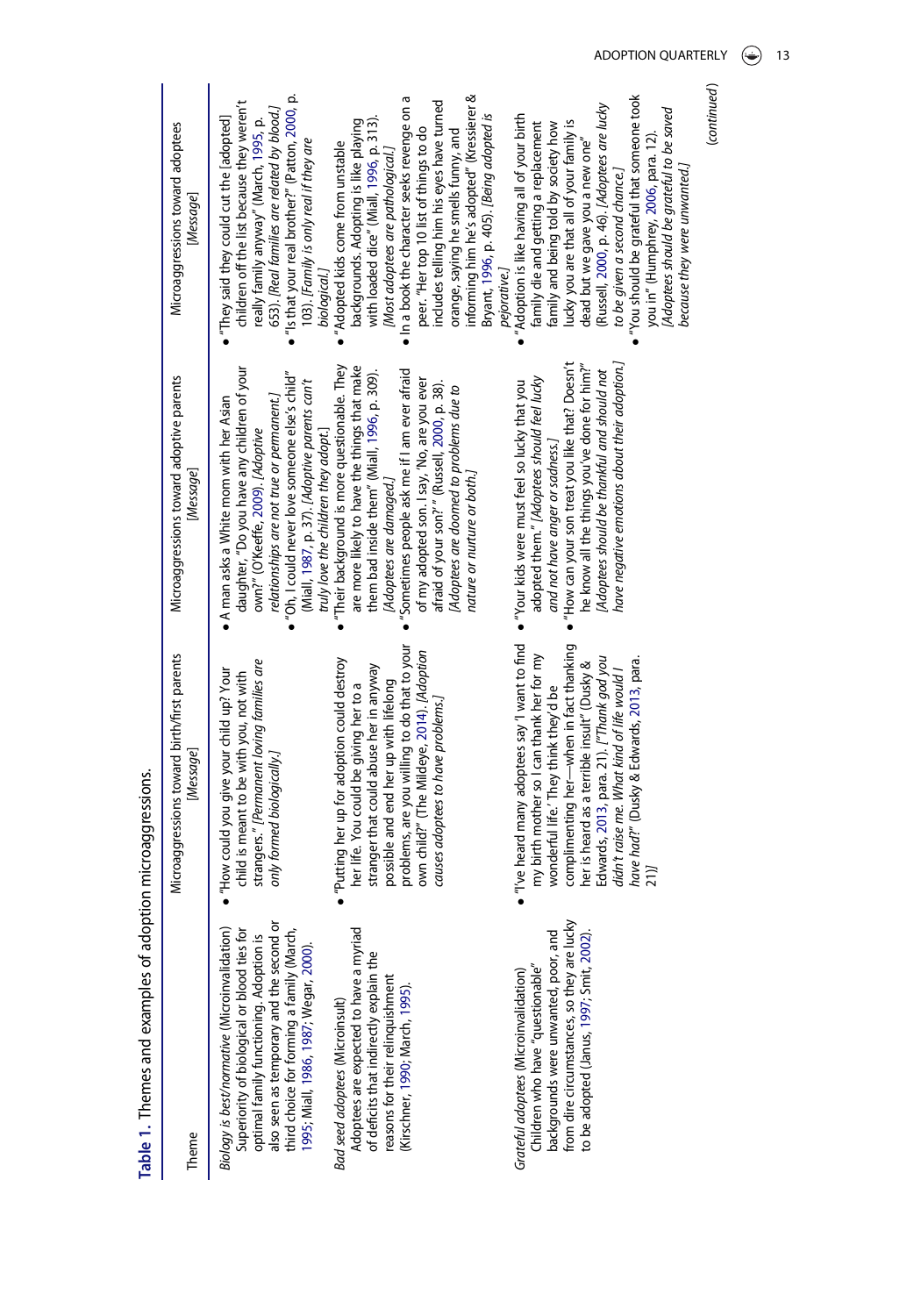| Table 1. (Continued)                                                                                                                                                                                                                                                                               |                                                                                                                                                                                                                                                                                                                                                                                                                                                                                                                                                  |                                                                                                                                                                                                                                                                                                                                                                                                                                                                                                                                                                                  |                                                                                                                                                                                                                                                                                                                                                                                                                                                                                         |
|----------------------------------------------------------------------------------------------------------------------------------------------------------------------------------------------------------------------------------------------------------------------------------------------------|--------------------------------------------------------------------------------------------------------------------------------------------------------------------------------------------------------------------------------------------------------------------------------------------------------------------------------------------------------------------------------------------------------------------------------------------------------------------------------------------------------------------------------------------------|----------------------------------------------------------------------------------------------------------------------------------------------------------------------------------------------------------------------------------------------------------------------------------------------------------------------------------------------------------------------------------------------------------------------------------------------------------------------------------------------------------------------------------------------------------------------------------|-----------------------------------------------------------------------------------------------------------------------------------------------------------------------------------------------------------------------------------------------------------------------------------------------------------------------------------------------------------------------------------------------------------------------------------------------------------------------------------------|
| Theme                                                                                                                                                                                                                                                                                              | Microaggressions toward birth/first parents<br>[Message]                                                                                                                                                                                                                                                                                                                                                                                                                                                                                         | Microaggressions toward adoptive parents<br>[Message]                                                                                                                                                                                                                                                                                                                                                                                                                                                                                                                            | Microaggressions toward adoptees<br>[Message]                                                                                                                                                                                                                                                                                                                                                                                                                                           |
| being of low character and unsuitable for<br>Characterizations of birth/first parents as<br>parenthood (Henney et al., 2011; Kline<br>et al., 2006; Kressierer & Bryant, 1996).<br>Shameful/inadequate birth/first parents<br>(Microinsult)                                                        | So, did you not want your baby?" (Kilpatrick,<br>n.d., para. 3). [Birth/first mothers are not as<br>adorable baby?" (Davidson, 2006, para. 3).<br>How could his 'real' mother give away an<br>'Oh, the Chinese must hate their children''<br>(Dorow, 2006, p. 182). [Birth parents are<br>[Birth parents are bad people who make<br>good as other mothers.<br>unrelatable decisions.]<br>cruel and rejecting.]                                                                                                                                   | implicitly Black and/or poor-whose children<br>were in the American public welfare system"<br>"How much do you know about her parents?"<br>"the poor prenatal care, drugs, and alcohol<br>China because didn't want to worry about<br>parents are likely undesirable.] They chose<br>(Dorow, 2006, p. 60)." [Birth parents have<br>(Miall, 1987, p. 38). [The adoptee's birth<br>that characterized the birth mothers-<br>major flaws to cope with.]                                                                                                                             | day she told me her mother said that she<br>mother assumed that I was illegitimate."<br>(Kressierer & Bryant, 1996, p. 403). [Birth/<br>weird or strange qualities from my birth<br>mother" (boarderline, 2009, January 14).<br>"I told a girl that I was adopted. The next<br>[Problems adoptees have are from birth/<br>"I was adopted, but my mother (the one<br>couldn't play with me anymore  her<br>who raised me) claims I inherited my<br>first parents, not adoptive parents.] |
| ended when they relinquished their<br>Birth/first parents' role in adoptions<br>children (Kressierer & Bryant, 1996).<br>Phantom birth/first parents<br>(Microinvalidation)                                                                                                                        | 'People told me that I would 'forget' about<br>We overheard someone near us whisper, 'I<br>from?'  My mom, who is quite forceful,<br>stood up and said, confidently, 'If you're<br>(Adoptees come from God, not from birth<br>my baby and that my life could then go<br>wondering, we got these children from<br>ahead as if I had never been pregnant"<br>(Russell, 2000, p. 27). [Birth/first parents<br>wonder where they got those children<br>have better lives if they just move on.]<br>God.'" (Simon & Roorda, 2000, p 90).<br>parents.] | year" (Dorow, 2006, p. 60). [Birth parents can<br>"I can feel comfortable as an adoptive parent<br>Vietnam because they pretty much are not<br>parents do not exist." (Leon, 1998, para. 6)<br>be out of sight-out of mind in international<br>going to want to have the child back in a<br>[Birth parents should not be important in<br>as long as I can make believe that birth<br>"We felt more comfortable with China or<br>adoptive families.]<br>adoption.]                                                                                                                | "If you want to know about your biological<br>(youshouldbegrateful, 2014). [Adoptees<br>should forget birth/first parents and be<br>first mothers are morally corrupt.<br>parents, you will HURT US"<br>loyal to adoptive parents.]                                                                                                                                                                                                                                                     |
| inability to parent effectively (Kressierer &<br>For adoptive parents, presumptions and<br>2000) as defective and signs of possible<br>biological children (Miall, 1987; Wegar,<br>Pseudo/inadequate adoptive parents<br>judgments of involuntary lack of<br>(Microinvalidation)<br>Bryant, 1996). | Many people have told me that I don't have<br>a right to search for my son. They say that<br>2000, p. 123). [Birth parents don't have the<br>signed the papers 25 years ago and that<br>can't go back on my word now." (Russell,<br>right to know or judge adoptive families.]                                                                                                                                                                                                                                                                   | "You're not my real parents. They never would<br>$\bullet$ "If  childlessness results from a decision not<br>emotionally immature'  even if the couple<br>1996, p. 399). [Adoptive parents are defective<br>have treated me like this!" [Adoptive parents<br>to have children, the couple may be viewed<br>is unable to have children, it may still be<br>subject to criticism." (Kressierer & Bryant,<br>don't have genuine parenting instincts.]<br>maladjusted,' 'sexually inadequate,' or<br>by others as 'selfish,' 'psychologically<br>and must strive to "seem" natural.] | [Adoptive parents must be defective or they<br>your real family. Do you want to find your<br>[Adoptive parents are not natural parents.]<br>"A friend and I got into an argument and<br>• "Do you love your parents? They're not<br>she said, 'At least I know who my real<br>real mother?" (Fish, 2006, p. 204)<br>mother is!'" (Russell, 2000, p. 68)<br>wouldn't need to adopt.]                                                                                                     |

14  $\bigoplus$  A. L. BADEN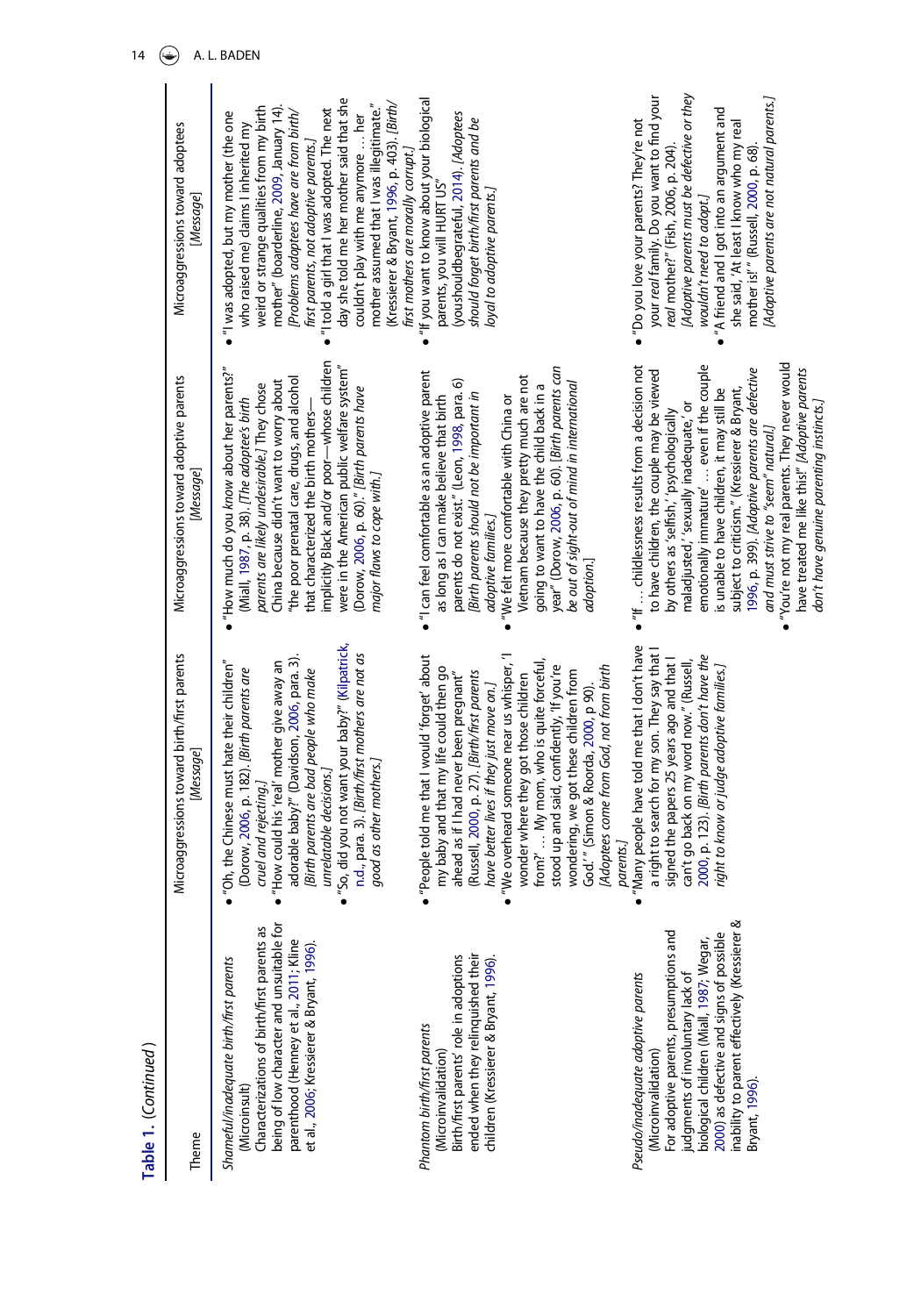- adoptees are better off in America than adoptees are better off in America than western exceptionalism. International western exceptionalism. International Attitudes that promote American or Attitudes that promote American or they are in their birth countries. they are in their birth countries. Cultural philanthropy (Microinsult) Cultural philanthropy (Microinsult)
- Adoption is a win-win situation (Microfiction) Adoption is a win-win situation (Microfiction) orphaned children and childless couples orphaned children and childless couples Attitudes that suggest that adoption is Attitudes that suggest that adoption is the solution to the social problem of the solution to the social problem of (Kressierer & Bryant, [1996](#page-24-8)). (Kressierer & Bryant, 1996).
- . "We thought maybe the parents knew the "We thought maybe the parents knew the baby would be better off in an adoptive baby would be better off in an adoptive family" (Dorow, 2006, p. 289). [Adoptive parents are better parents than birth/first parents are better parents than birth/first family" (Dorow, [2006](#page-23-0), p. 289). [Adoptive parents would be.] parents would be.]
- . "Think of a better world for your child.' This "'Think of a better world for your child.' This birth mother, has a familiar ring" (Roby & birth mother, has a familiar ring" (Roby & statement, made by a local "finder" to a homes and cultures are inferior to that of homes and cultures are inferior to that of statement, made by a local "finder" to a Matsumura, 2002, p. 25). [Birth parents' Matsumura, [2002](#page-25-16), p. 25). [Birth parents' wealthy adopters'.] wealthy adopters'.]
- better off now than if she had stayed in the . An adoptive couple said "their daughter was 'better off now than if she had stayed in the An adoptive couple said "their daughter was raised in a wealthy adoptive family is better raised in a wealthy adoptive family is better people'" (Dorow, 2006, p. 189). [Being people' " (Dorow, [2006,](#page-23-0) p. 189). [Being rice paddies with the three-toothed rice paddies with the three-toothed than a poor first family.] than a poor first family.]
	- raise their children and children are better off raise their children and children are better off or could not care for. The adoptive parents or could not care for. The adoptive parents responsibility of a child they did not want responsibility of a child they did not want benefited by having a child because they parents had kept them" (Russell, 2000, p. benefited by having a child because they 51). [Birth parents were never supposed to parents had kept them" (Russell, [2000](#page-25-3), p. 51). [Birth parents were never supposed to · "The birth parents benefited from lack of children. Adoptees benefited by usually "The birth parents benefited from lack of children. Adoptees benefited by usually having a better home than if the birth having a better home than if the birth could not have any or wanted more could not have any or wanted more with adoptive parents.] with adoptive parents.]
- starving child on the other side of the planet" starving child on the other side of the planet" (Dorow, 2006, 55). [Adoptees lives were saved (Dorow, [2006](#page-23-0), 55). [Adoptees lives were saved · "It was so good of you to take her in" (Miall,  $\bullet$  "I think there's romanticism about saving a  $\bullet$  "I think there's romanticism about saving a by adoptive parents.] by adoptive parents.]
	- 1987, p. 37). [Adoptive parents are heroes to [1987,](#page-24-1) p. 37). [Adoptive parents are heroes to "It was so good of you to take her in" (Miall, their unwanted children.] their unwanted children.]
- those opportunities to somebody else is really those opportunities to somebody else is really being able to come here young, you have so being able to come here young, you have so many opportunities. And to be able to give spoke of 'getting girls out' of China in order spoke of 'getting girls out' of China in order many opportunities. And to be able to give to give them the education and value they important" (Dorow, 2006, p. 61). [Adoptees important" (Dorow, [2006](#page-23-0), p. 61). [Adoptees • "There were also a number of parents who . "You know, if you were born here, or even "There were also a number of parents who "You know, if you were born here, or even are better off for having been adopted.] are better off for having been adopted.]
- "I tell my child about the red thread theory-<br>that we were fated to be together and there's that we were fated to be together and there's deserved" (Dorow, 2006, p. 189). [Adoptees' deserved" (Dorow, [2006,](#page-23-0) p. 189). [Adoptees' an invisible thread that linked us forever." "I tell my child about the red thread theory an invisible thread that linked us forever." birth countries are inferior and American (Adoptees were meant to lose their birth birth countries are inferior and American [Adoptees were meant to lose their birth homes are best.] homes are best.]

families so they could be with their adoptive

families so they could be with their adoptive

families.]

.

to give them the education and value they

American) life.]

• "If we didn't adopt you you'd probably be a photo 9). [Adoptive parents are do-gooders photo 9). [Adoptive parents are do-gooders  $\bullet$  "If we didn't adopt you you'd probably be a (youshouldbegrateful, 2014). [Adoptees' (youshouldbegrateful, [2014](#page-26-10)). [Adoptees'  $\bullet$  "It's so nice of your parents to save you" prostitute or working in the rice fields" prostitute or working in the rice fields" "It's so nice of your parents to save you" (Kim Kelley-Wagner Images, ca. 2014, (Kim Kelley-Wagner Images, ca. [2014](#page-24-6), and were rescued.] and were rescued.]

fates would be terrible if they were not

fates would be terrible if they were not

- wants to come here" (Immigrant Adoptee, wanted you.' 'You're "special." America is wants to come here" (Immigrant Adoptee, wanted you.' 'You're "special.'" America is the best country in the world. Everyone the best country in the world. Everyone • "You were 'chosen.' 'Your parents really "You were 'chosen.' 'Your parents really 2010, para. 1-2). [Everyone including —2). [Everyone including countries to get a better  $($  = wealthy countries to get a better ( $=\,$  wealthy birth parents want to escape other birth parents want to escape other American) life.] [2010,](#page-24-17) para. 1 adopted.]
- . "My parents told me that I was chosen, that "My parents told me that I was chosen, that best thing for everyone and you should not best thing for everyone and you should not 2000, p. 26). [Your being adopted was the [2000,](#page-25-3) p. 26). [Your being adopted was the because it was the best for me" (Russell, because it was the best for me" (Russell, my birth mother decided on adoption my birth mother decided on adoption feel any sadness.] eel any sadness.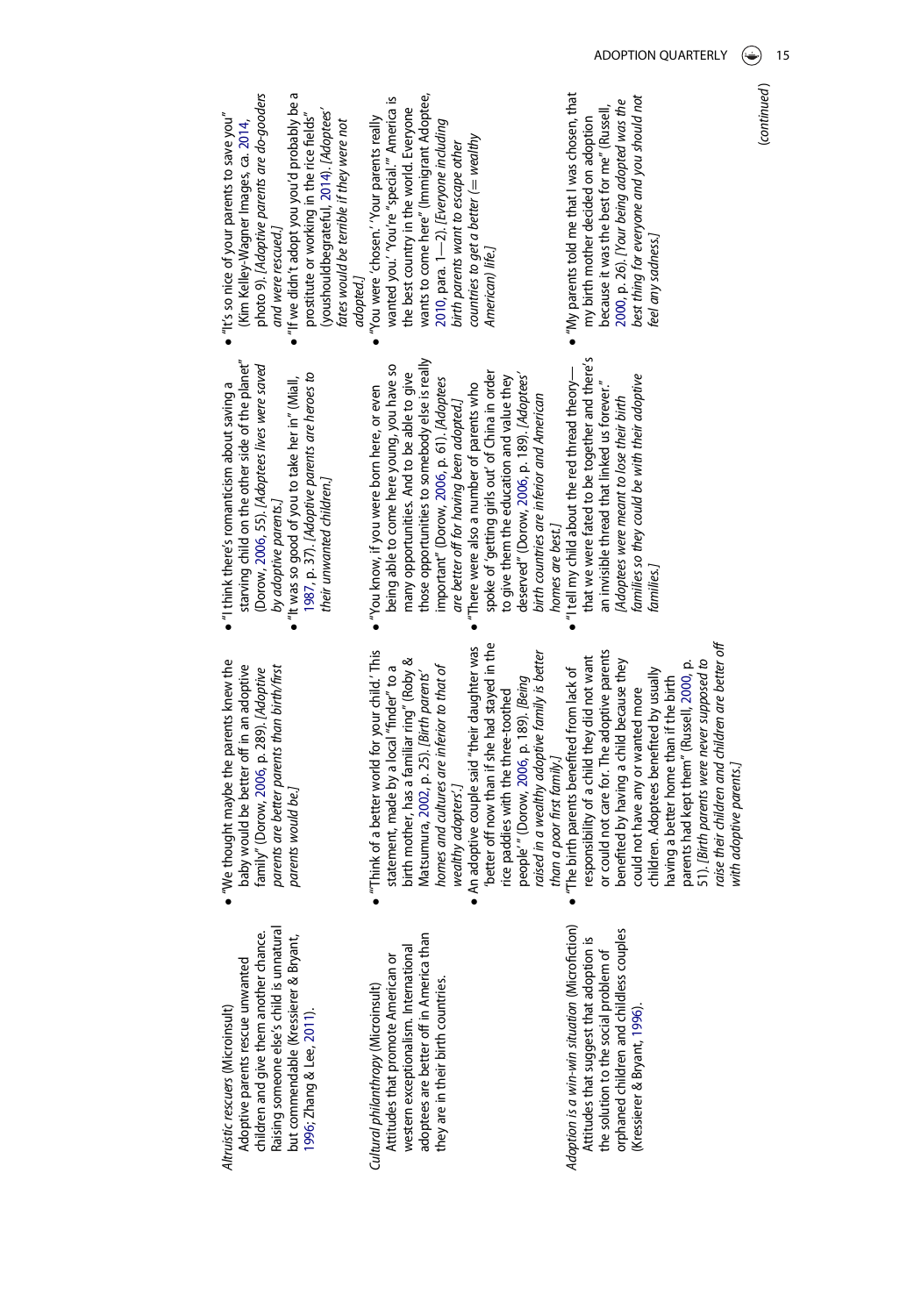| Table 1. (Continued)                                                                                                                                                                                                                                               |                                                                                                                                                                                                                                                                                                                                                                                                                                                        |                                                                                                                                                                                                                                                                                                                                                                                                                                                      |                                                                                                                                                                                                                                                                                                                                                                                                                                                                                                                                                                                                            |
|--------------------------------------------------------------------------------------------------------------------------------------------------------------------------------------------------------------------------------------------------------------------|--------------------------------------------------------------------------------------------------------------------------------------------------------------------------------------------------------------------------------------------------------------------------------------------------------------------------------------------------------------------------------------------------------------------------------------------------------|------------------------------------------------------------------------------------------------------------------------------------------------------------------------------------------------------------------------------------------------------------------------------------------------------------------------------------------------------------------------------------------------------------------------------------------------------|------------------------------------------------------------------------------------------------------------------------------------------------------------------------------------------------------------------------------------------------------------------------------------------------------------------------------------------------------------------------------------------------------------------------------------------------------------------------------------------------------------------------------------------------------------------------------------------------------------|
| Theme                                                                                                                                                                                                                                                              | Microaggressions toward birth/first parents<br>[Message]                                                                                                                                                                                                                                                                                                                                                                                               | Microaggressions toward adoptive parents<br>[Message]                                                                                                                                                                                                                                                                                                                                                                                                | Microaggressions toward adoptees<br>[Message]                                                                                                                                                                                                                                                                                                                                                                                                                                                                                                                                                              |
| parents are the purchasers (Dorow, 2006;<br>Suter & Ballard, 2009).<br>The adoption industry leads to the belief<br>that adoptees are bought and adoptive<br>Commerce in adoption (Microinsult)                                                                    | afford to give her the best of everything."<br>"You can't afford to have this baby. You<br>should give her up to people who can<br>(Kidnap, 2013). [Birth parents sell their<br>[Wealthy parents are better than poor<br>"How much did you get for the baby?"<br>children for adoption.<br>parents.)                                                                                                                                                   | 2000, p. 174). [Adoptive parents buy children.]<br>newspaper! The ads were soliciting pregnant<br>every minute with the kid you just bought in<br>China?" (Dorow, 2006, p. 251) [Adoptees are<br>• A joke caption for a digital camera: "Record<br>women and offering wonderful homes for<br>their babies via 1—800 numbers" (Russell,<br>"I couldn't believe people were actually<br>advertising for babies in a national<br>commodities for sale.] | were bought. They said that parents go to<br>(Dorow, 2006, pp. 91-92). [Children can<br>"The kids at school said that adopted kids<br>come home with a baby." (Russell, 2000,<br>"Well, I want my child to have this shape<br>face or that shape eyes.' Or 'Oh, I don't<br>want my child to have very dark skin"<br>p. 184). [Adoption is about buying and<br>attorneys and give them money and<br>be "ordered" through adoption.]<br>selling children.]                                                                                                                                                   |
| Adoptees feel between races and cultures<br>accepted in either birth or adoptive racial<br>due to adoption. Feel they are not fully<br>Cultural limbo and invalidation of heritage<br>group (Baden et al., 2012; Jacobson &<br>(Microinvalidation)<br>Smith, 2013) | "I don't want her to have anything to do with<br>little citizens, not happy well-adjusted little<br>that culture that threw her away  I think<br>(Dorow & Swiffen, 2009, p. 568). [Adoptees<br>should reject their birth culture and choose<br>raise your kids to be happy well-adjusted<br>you ought to spend your time trying to<br>Asian-American people perhaps with a<br>focus on their Fukinese abstraction."<br>their adoptive culture instead. | (Adoptees are not really members of their birth<br>A parent said that, "she sometimes forgot her<br>mattered less what nationality or race they<br>• "To me a baby is a baby, and when we took<br>were" (Simon & Roorda, 2007, p. 90). [Birth<br>daughter was Chinese-1 think of her as<br>looking like me!" (Dorow, 2006, p. 234).<br>care of these babies, it couldn't have<br>culture and ethnicity doesn't matter.]<br>ethnic groups.            | 2006, p. 225). [Adoptees' birth racial/ethnic<br>be Black. And Black people think she isn't<br>herself as Black. And she feels that White<br>Black enough." (Jacobson & Smith, 2013,<br>The racism was much more subtle, more<br>people see her as Black and wish her to<br>'Who do you mean by them?'" (Beazer,<br>p. 68). [Transracial adoptees aren't truly<br>part of either their own racial group nor<br>"She finds other people force her to see<br>along the lines of people saying, 'Well,<br>you're not like them,' and me saying,<br>group is undesirable but she is an<br>their adoptive one.] |
|                                                                                                                                                                                                                                                                    |                                                                                                                                                                                                                                                                                                                                                                                                                                                        |                                                                                                                                                                                                                                                                                                                                                                                                                                                      | uncomfortable exception.                                                                                                                                                                                                                                                                                                                                                                                                                                                                                                                                                                                   |

16  $\bigoplus$  A. L. BADEN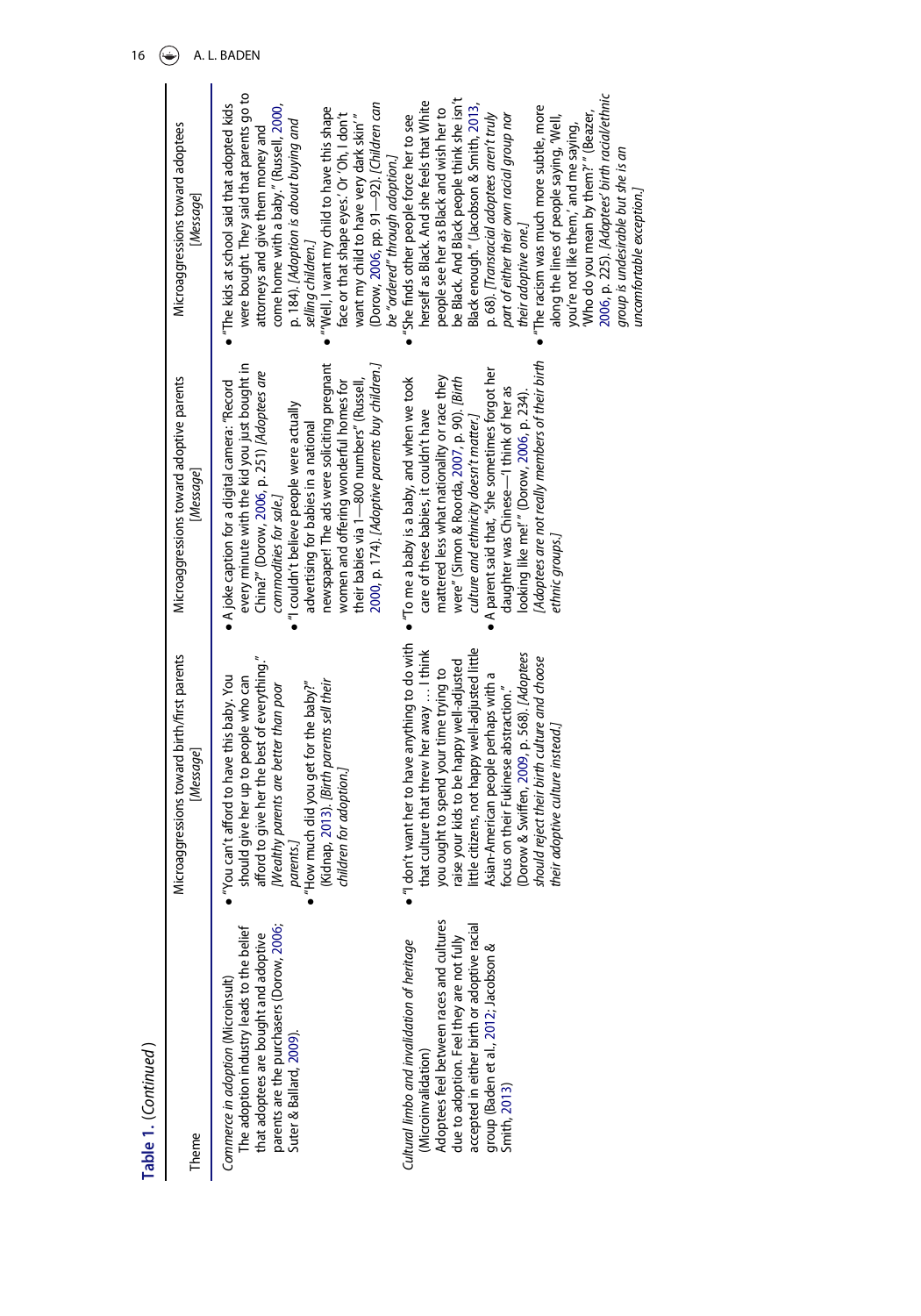| Love will conquer all (Microfiction)     | • ‴My childh  |
|------------------------------------------|---------------|
| Love, a "good home," the "right values," | loved. It v   |
| and parents will overcome any problems   | me up." (     |
| in adoption because biology does not     | by birth pi   |
| matter. Love is enough.                  | don't mat     |
|                                          | "Your mom     |
|                                          | she loved     |
|                                          | you to hay    |
|                                          | (Lowe, Wi     |
|                                          | تعمم ماشن 10٪ |

- as the right thing to do ... giving loved. It was the right thing to do … giving Flatley, 1995, p. 50). [Being raised "Your mom put you up for adoption because me up.'" (Flatley, [1995](#page-23-17), p. 50). [Being raised arents and biological relationships by birth parents and biological relationships ood was great,' he said. 'I was "'My childhood was great,' he said. 'I was er.] don't matter.]
- $\bullet$ put you up for adoption because ve two parents and a good home" you to have two parents and a good home" ttmeier, & Wittmeier, 2006, p. 28). (Lowe, Wittmeier, & Wittmeier, 2006, p. 28). [Birth parents show their love by giving up [Birth parents show their love by giving up you so much that she wanted she loved you so much that she wanted their children for adoption.] their children for adoption.]
- have to do the 'right' thing and give up my baby" (Jones, 2000, p. 19). [Birth parents are "To be a 'good girl' again, my parents said I'd have to do the 'right' thing and give up my baby" (Jones, [2000](#page-24-11), p. 19). [Birth parents are forever child-like and not capable of forever child-like and not capable of parenting.] . Wiley, 2007; Kimbell, 1995). Birth parents

Infantilizing adoptees and birth parents

Infantilizing adoptees and birth parents

(Microfiction)

(Microfiction)

Adoptees are children forever (Baden & Wiley, [2007](#page-23-11); Kimbell, 1995). Birth parents are childlike in their inability and/or readiness to effectively parent.

readiness to effectively parent.

Adoptees are children forever (Baden & are childlike in their inability and/or

- experience, a child is like a flower, and you going to develop to be their own beautiful experience, a child is like a flower, and you going to develop to be their own beautiful give him sunshine and rain but they are [Adoptees who come from "good homes" [Adoptees who come from "good homes" give him sunshine and rain but they are self" (Simon & Roorda, 2007, p. 173). self" (Simon & Roorda, [2007](#page-25-5), p. 173).  $\bullet$  "We were pretty colorblind ... In my "We were pretty colorblind … In my shouldn't have problems.] shouldn't have problems.]
- to do is love them" (Jacobson & Smith, 2013, Transracial adoptive parents say, "All we have to do is love them" (Jacobson & Smith, [2013,](#page-24-19) Transracial adoptive parents say, "All we have p. 57). [Love is enough-race and adoption p. 57). [Love is enough—race and adoption don't matter.] don't matter.]
- birth parents and your kid." [Birth parents and A friend advises an adoptive parent not to help birth parents and your kid." [Birth parents and adoptees never grow up and adoptive parents adoptees never grow up and adoptive parents parents because, "If you do that, you'll have parents because, "If you do that, you'll have her teenage daughter search for her birth her teenage daughter search for her birth to take care of all of them now. The poor to take care of all of them now. The poor have to stay in charge.] have to stay in charge.] .
- A counselor tells a student to behave better "Somebody loved me and wanted me to be A counselor tells a student to behave better "Somebody loved me and wanted me to be adopted." (Simon & Roorda, 2000, p. 235). adopted." (Simon & Roorda, [2000](#page-25-4), p. 235). (Russell, 2000, p. 28). [Adoptees cannot be they didn't emphasize the fact that I was own birth certificate lies about who I am" own birth certificate lies about who I am" (Russell, [2000,](#page-25-3) p. 28). [Adoptees cannot be trusted with the truth about their origins.] they didn't emphasize the fact that I was trusted with the truth about their origins.] because his adoptive parents are "good people." [Adoptees who come from good people." [Adoptees who come from good me consistently that they loved me, but was adopted. My adoptive parents told me consistently that they loved me, but [Biology and birth origins do not matter, because his adoptive parents are "good well taken care of because that person wasn't able to take care of me, and so I "It's hard to start out with deception. My wasn't able to take care of me, and so I was adopted. My adoptive parents told [Biology and birth origins do not matter, well taken care of because that person homes shouldn't have problems.] homes shouldn't have problems.] but love should be enough.] but love should be enough.] . .
	- referred to as adopted children. [Adoptees referred to as adopted children. [Adoptees · Members of a panel of adult adoptees are Members of a panel of adult adoptees are are children forever.] are children forever.]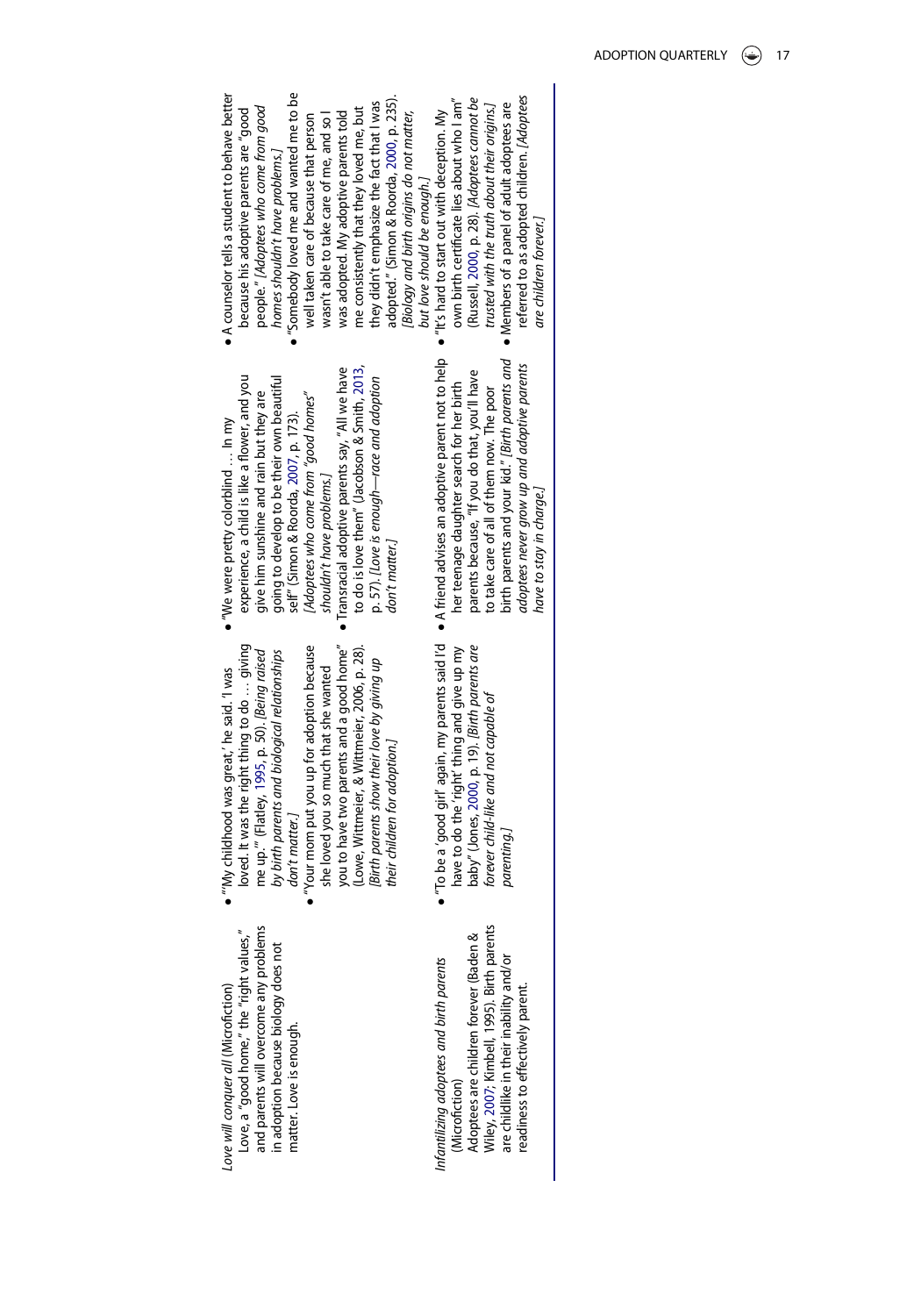school of predominantly White students that his friends "don't even think of him as Black" (microinvalidation) because he "acts White like his parents" (microinsult) and they wonder aloud whether he will look for his birth parents someday (microinvalidation). The messages sent by these comments suggest that Black people must behave in stereotypical ways to be accepted as "truly Black" and that adoptees' interest in searching for birth families is both appropriate for public discussion and expected as sign of healthy adoptee development.

#### **Discussion**

The literature on microaggressions has grown steadily since the reintroduction of the concept in 2007. The framework for describing microaggressions allows scholars and practitioners to better conceptualize, study, apply, and teach the construct of oppression, yet oppression based on adoption, foster care, or relinquishment status has received far less attention. This framework of adoption microaggressions provides a means for naming and defining the manifestation of adoption stigma through the use of the four types of microaggressions and the 13 themes introduced. The conceptual development of the adoption microaggressions, based on racial microaggressions (Sue et al., [2007\)](#page-25-1) and the adoption stigma literature, used as its foundation the rich lived experiences of the AKN found in literature, commentaries, critiques, and observations about adoption and those living it.

Despite clear examples of each adoption microaggression theme, one example demonstrates multiple themes being communicated simultaneously in a single comment or action. Given that adoptive parents are viewed as damaged and thus unable to truly parent due to infertility (pseudo-inadequate adoptive parents), as rescuing and self-sacrificing (altruistic rescuers), and as less permanent and authentic families (biology is best/normative), a well-meaning individual might say, "Even though you have done so much for you kids by adopting them, you can't really understand the bond between a mother and a child until you have children of your own." This statement reinforces the message that adoptive parents rescued their children, adopted children aren't really "their own," and adoptive parents are less capable parents. Although all three characterizations have support in the literature, they are not mutually exclusive. Those who adopt due to infertility may be seen simultaneously as rescuing children and as inadequate due to infertility; however, those who already have children by birth, and then adopt children internationally, may experience accolades for their rescue efforts and be spared from the expectations of inadequacy given their proof (children born to them) of fertility and authenticity as parents. Furthermore, the historical association between adoption as a charitable act along with the belief (often unconscious) that rearing children in wealthy, western nations like the United States is superior to rearing within birth countries (Hübinette, [2004](#page-24-20)) can lead to microaggressions fitting the cultural philanthropy theme.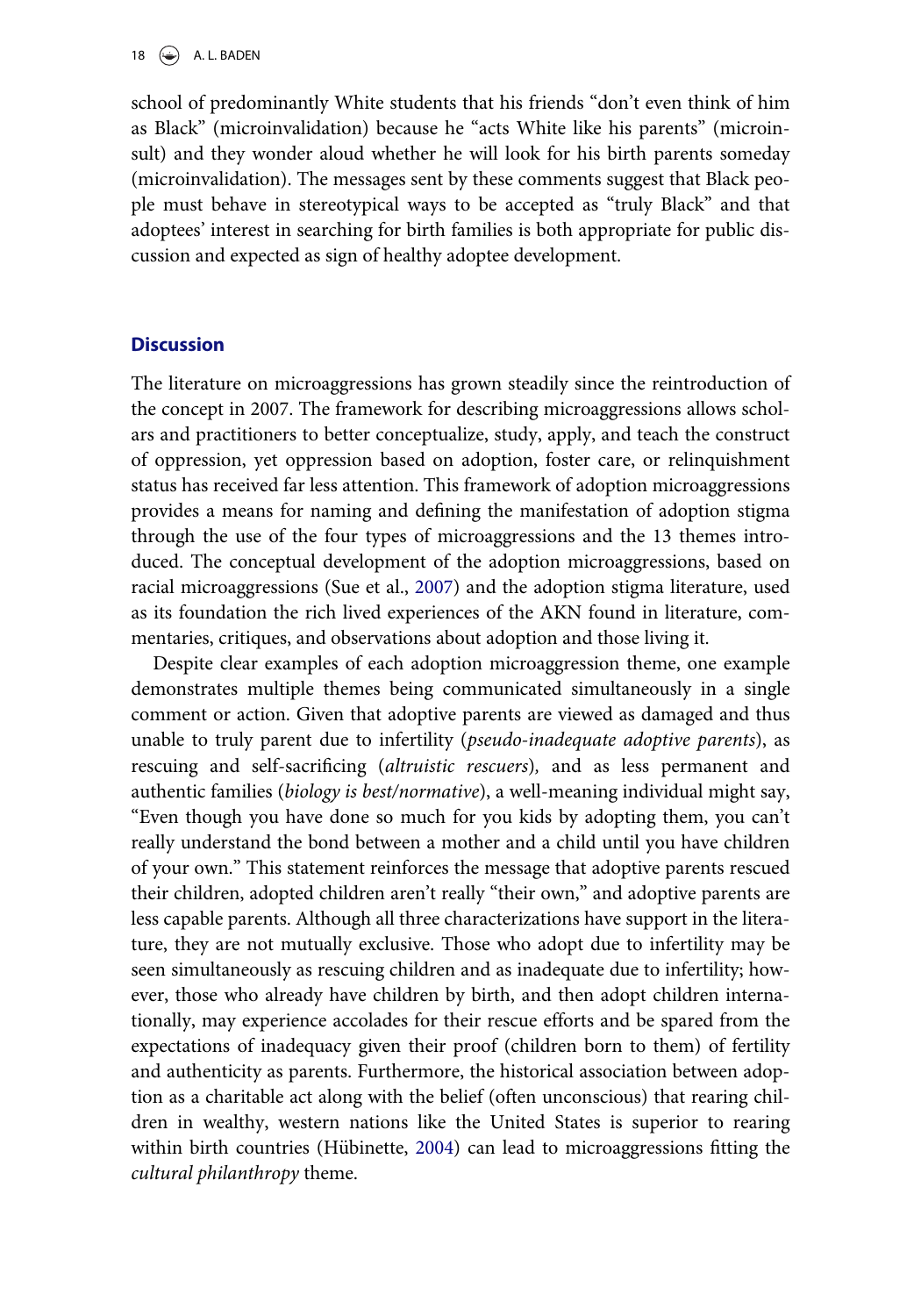In a story about Darryl McDaniels, a Hall of Fame rap star from the rap group Run DMC who learned of his adoption when he was 35 years old, a journalist wrote, "Then he got the luckiest break of his soon-to-be-celebrated life. His teenage mother delivered him and then promptly gave him up, which allowed a foster family to take him in and then adopt him" (Morris, [2013,](#page-25-17) para. 5). This quotation reflects multiple microaggressions including being lucky (grateful adoptee), having a birth mother who was both teenage and quick to relinquish him (shameful birth/ first parent), and adoptive parents who rescued him *(altruistic rescuers)*. The messages sent in this same article refer to children as "human capital that that could be saved and repurposed" (Morris, [2013](#page-25-17), para. 17) and suggest that McDaniels was fortunate that his first mother relinquished him.

To prevent and avoid committing adoption microaggressions and to prepare the AKN (often the target group for these microaggressions) for dealing with adoption microaggressions, education, increased self-awareness, and commitment are needed. The subtle and often unconscious nature of biased attitudes held toward adoption make the prevention of adoption microaggressions particularly difficult. Many individuals, even those who have had some connection to adoption, may be unaware of the degree to which they hold preconceptions and stereotypes about what adoption is and how AKN members feel about and react to their experiences. Even AKN members may internalize their own oppression and use adoption microaggressions unintentionally toward each other (e.g., adoptive parent to adoptee or adoptees to peer adoptees).

Despite sincere efforts to increase sensitivity and avoid microaggressions, people may still inadvertently commit them. In most cases, adoption microaggressions are likely unintended. Even when these acts or attitudes are brought to awareness, resistance and debate may arise regarding whether they are reasonable, rather than products of bias or poor judgment. However, as found with other forms of microaggressions (racial, sexual orientation, etc.), the intentionality or unintentionality of the act, as well as the ability or inability to *prove* that a microaggression occurred, can be frustrating and may even cause psychological harm when microaggressions are unacknowledged or fail to be validated (Sue et al., [2007\)](#page-25-1). Given the high referral rates for adopted persons to mental health treatment (Miller et al., [2000\)](#page-25-0), understanding the impact and interplay of adoption and racial microaggressions is clearly important.

Future research on adoption microaggressions can begin to explore the prevalence and impact of adoption microaggressions. A number of factors may affect the prevalence of adoption microaggressions experienced by the AKN. First, although visible or conspicuous differences within an adoptive family prevent or at least limit the degree to which disclosures of adoption statuses are necessary, visible differences have been related to increased distress (Berg-Kelly & Eriksson, [1997\)](#page-23-18) and may lead to more frequent incidences of both adoption and racial microaggressions. Second, although families in which adoption matching (Greenberg & Littlewood, [1995\)](#page-23-19) occurred possess more self-efficacy regarding when or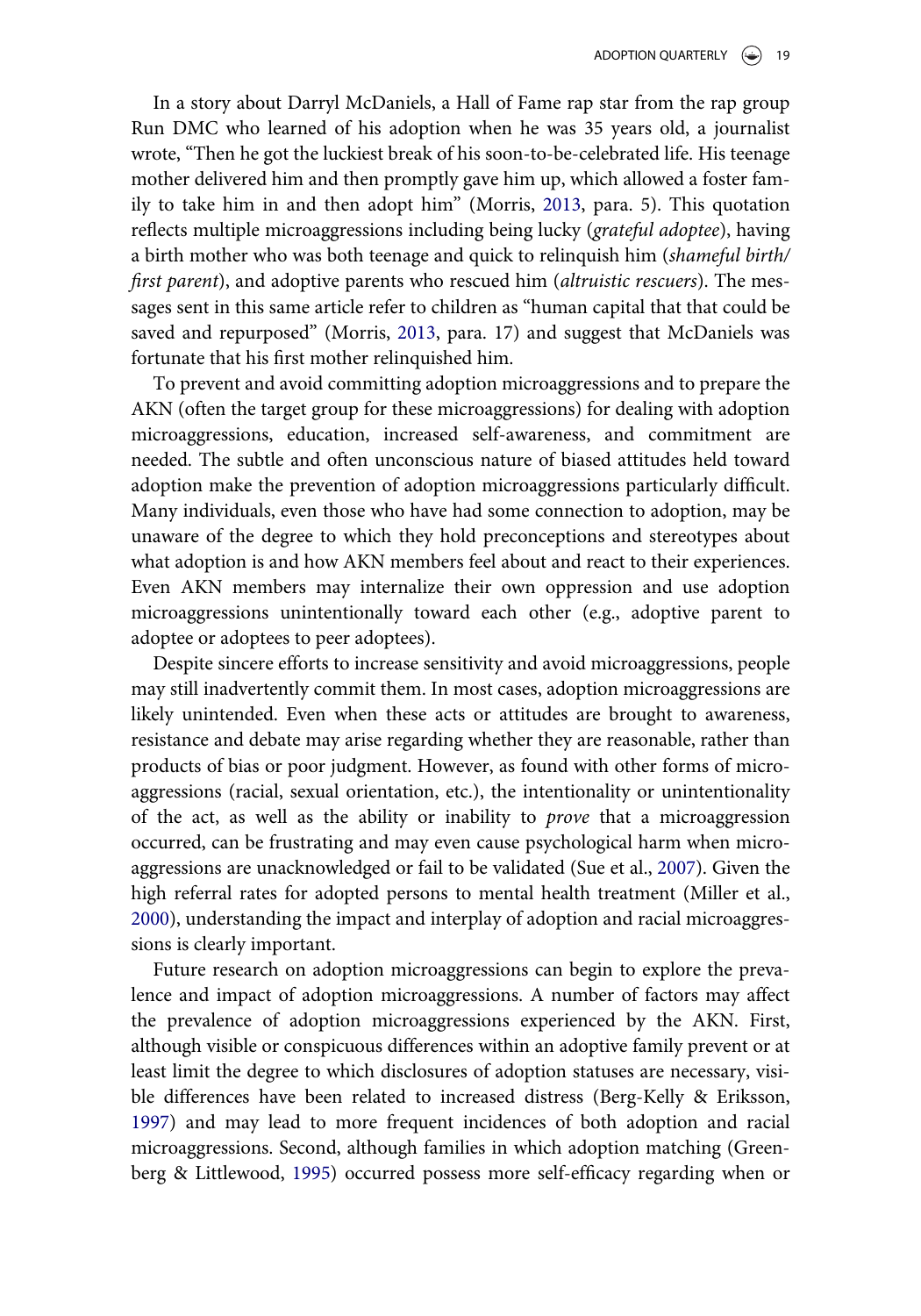whether to reveal adoption and birth status (e.g., same-race), microaggressions can still occur within these families and within the AKN (e.g., microfiction of late-discovery adoptees). Third, whenever individuals reveal their status as AKN members or even when friends or extended family reveal the adoption-status of mutual friends, adoption microaggressions may be more likely to result. There are innumerable ways in which adoption microaggressions occur, from quips in blockbuster movies like The Avengers (Whedon, [2012](#page-26-15)), when Thor explains the high death toll exacted by his brother by saying, "he's adopted," to simple questions asked by close friends about adoption.

The introduction of the construct of microfictions provides another lens through which to view the practice of adoption in its various forms. Including microfictions in the rubric of microaggressions may be perceived as a criticism or challenge to adoption given the numerous ways in which truth, appearance, and authenticity intersect with the shrouds created in adoption. These shrouds can conceal, misrepresent, and disguise the relationships that connect the different arms of the AKN. However, microfictions also provide an accurate account of the current state of adoption, both as it is practiced and as it is positioned within society. That is, the layers of stigma and the nature of adoption that result in the AKN as targets of adoption microaggressions may likely compel adoptive families to conceal or misguide others regarding adoption status or birth family status to avoid further judgment and microaggressions. Perhaps the use of microfictions were developed to serve as protective factors or safeguards (e.g., so adopted children wouldn't be upset or birth parents' privacy would be upheld), but their impact has likely led to more difficulties than anticipated. The history and rhetoric of adoption reveals the unrealistic expectations that love would be enough for successful adoptive parenting, that birth parents searches would only occur as a result of inadequate parenting or problematic children, and that birth parents would be able to forget and move on (Baden & Wiley, [2007\)](#page-23-11). Knowledge that the utopian adoption schema does not truly exist, however, has not prevented disappointment, distress, identity struggles, and other clinical issues from developing. The addition of microfictions allows researchers and clinicians to (a) identify the subtle and unintentional actions and attitudes that create microfictions, (b) achieve a better understanding and knowledge of these practices, and (c) take steps toward developing policy, programs, and interventions to train the AKN and professionals and to support the AKN in coping with microaggressions.

#### Implications for future research and practice

Validation of this conceptual framework is a next step for researchers and clinicians and can lead to improved training and educational models that prepare service providers in counseling, adoption, education, health care, and child welfare to improve services and create a more sensitive and appropriate climate for those impacted by adoption. Applying the construct of microaggressions to adoption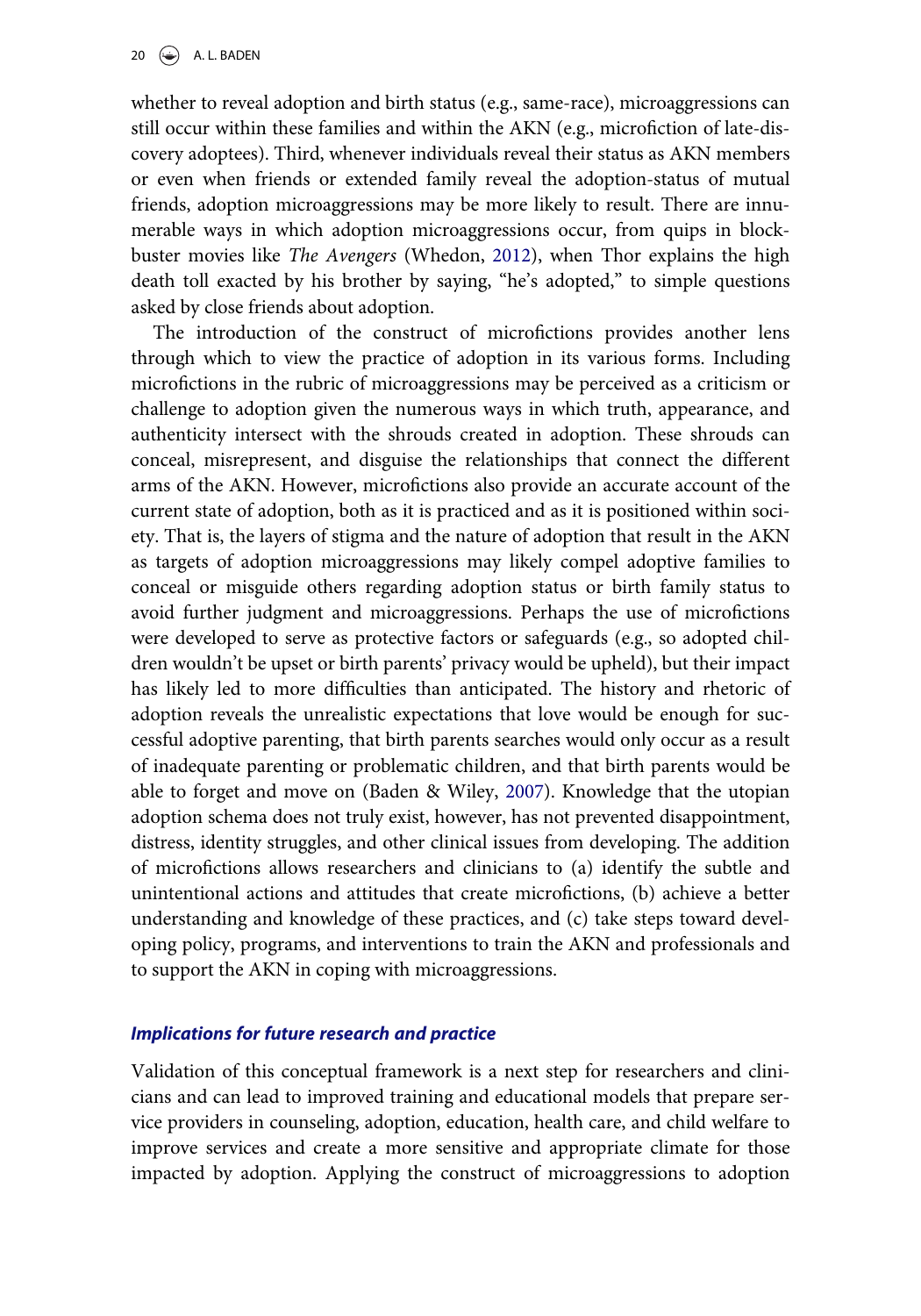and relinquishment experiences opens up a new area of research—one that can allow for empirical research beginning with studies exploring the prevalence of adoption microaggressions, their impact on self-esteem, adjustment, identity formation, and a host of other outcomes. Research can then move toward understanding the various ways in which the AKN copes with adoption microaggressions and how clinicians and other post-adoption services can best meet the needs of the AKN.

Given that there are millions of people who represent the AKN, and that adoptees typically present for mental health treatment at rates higher than non-adopted individuals (Miller et al., [2000\)](#page-25-0), it is highly likely that all clinicians will, at some point, work with the AKN during their careers. As often occurs, members of the AKN find themselves educating their inquiring peers, strangers, physicians, and even therapists about adoption. Too often, AKN clients become frustrated with the responses they receive from clinicians, especially when they experience comments and reactions that reflect the adoption stigma. These adoption microaggressions can become oppressive and can indicate a perspective that can be damaging to clients. Therapists may believe that they know enough about adoption to be effective in treating AKN clients. However, knowledge about adoption may be derived from myths and stereotypes discussed above rather than formalized training or even informed scholarship. Training therapists to become aware of the adoption microaggressions identified in this article will further clinician's understanding of and sensitivity to the experiences of the AKN, thereby promoting empathy and discouraging judgment of what might be considered clients' normative reactions to the microaggressions. As Sue et al. [\(2007](#page-25-1)) noted in their observations about White therapists and racial microaggressions, therapists who work with AKN clients believe they are just, are unbiased, and understand the dynamics of families formed by adoption. However, the invisibility of adoption stigma may be even more profound given the lack of formal attention adoption is given in clinical training and society as a whole (Sass & Henderson, [2000\)](#page-25-18).

The recognition and validation of adoption microaggressions is critical to better grasp the lived experiences of AKN members. Increased understanding will facilitate improved pre-adoption placement practices and more effective post-adoption services and will increase awareness of adoption sensitivity among community members (e.g., schoolteachers, physicians) and in a society that is, on the whole, rooted in a set of attitudes and beliefs based on a set of constructed normative ideals of what families should be.

### Acknowledgements

The author would like to thank the following colleagues for their support and feedback throughout the development of this article: Dr. Samantha L. Wilson, Dr. Muninder K. Ahluwalia, Dr. Ellen E. Pinderhughes, the Montclair State University Adoption Research Team, and the Tufts University Research Team.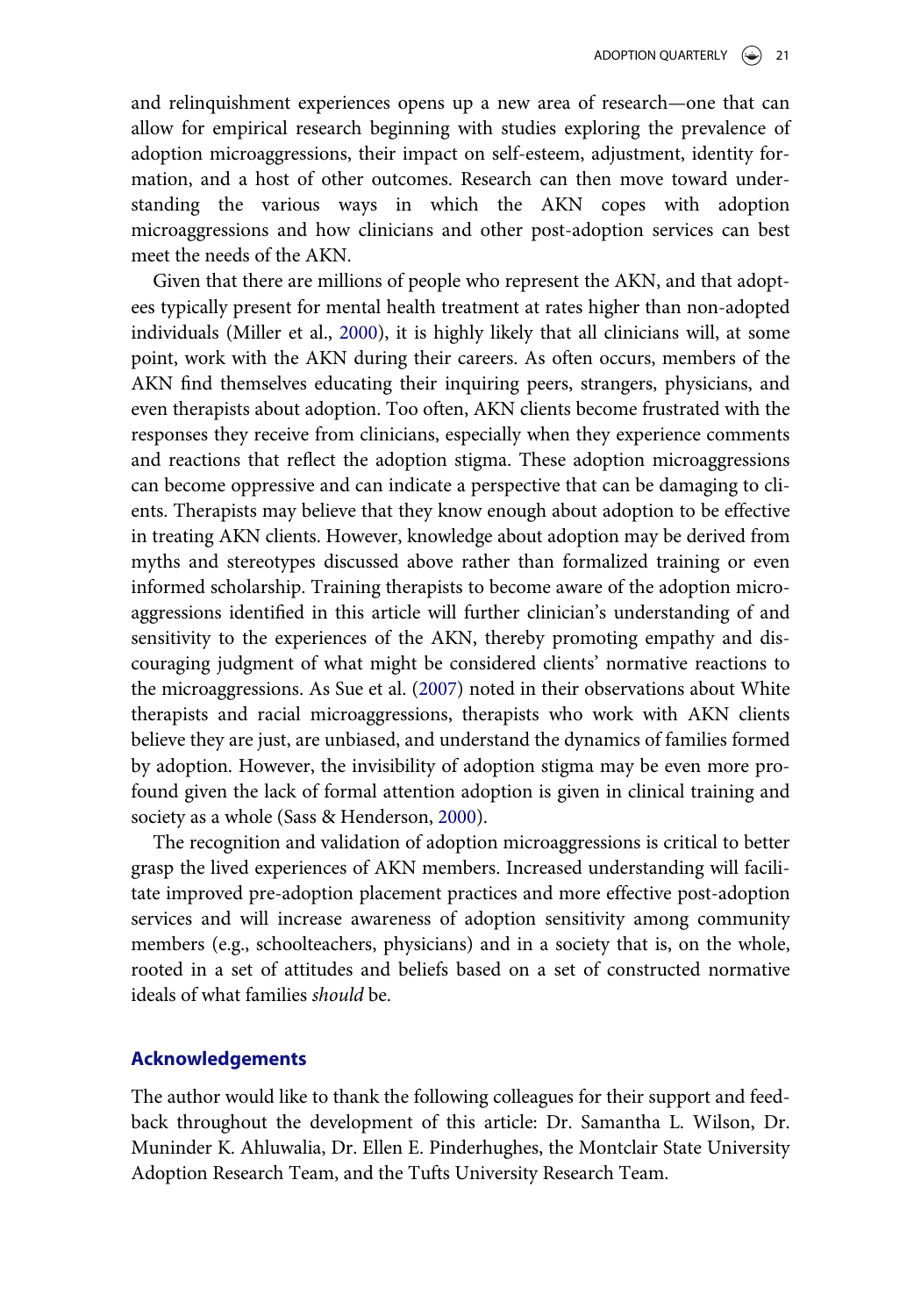#### 22  $\left(\bigstar\right)$  A. L. BADEN

### **References**

- <span id="page-23-9"></span>Baden, A. L., Treweeke, L. M., & Ahluwalia, M. K. (2012). Reclaiming culture: Reculturation of transracial and international adoptees. Journal of Counseling and Development : JCD, 90(4), 387–399. doi: 10.1002/j.1556–[6676.2012.00049.x](http://dx.doi.org/10.1002/j.1556--6676.2012.00049.x)
- <span id="page-23-11"></span>Baden, A. L., & Wiley, M. O. L. (2007). Counseling adopted persons in adulthood: Integrating practice and research. The Counseling Psychologist, 35(6), 868–901. doi: [10.1177/0011000006291409](http://dx.doi.org/10.1177/0011000006291409)
- <span id="page-23-16"></span>Beazer, S. (2006). A unique experience. In P. Harris (Ed.), In search of belonging: Reflections by transracially adopted people. London, UK: BAAF.
- <span id="page-23-18"></span>Berg-Kelly, K., & Eriksson, J. (1997). Adaptation of adopted foreign children at mid-adolescence as indicated by aspects of health and risk taking: A population study. European Child & Adolescent Psychiatry, 6(4), 199–206.
- <span id="page-23-14"></span>boarderline. (2009, January 14). I WTK the best quality you inherited from your parents: Nothing from my mother [Blog]. [http://www.experienceproject.com/stories/Wtk-The-Best-Quality-](http://www.experienceproject.com/stories/Wtk-The-Best-Quality-You-Inherited-From-Your-Parents/423983)[You-Inherited-From-Your-Parents/423983](http://www.experienceproject.com/stories/Wtk-The-Best-Quality-You-Inherited-From-Your-Parents/423983)
- <span id="page-23-10"></span>Brewer, S. (2013). The fight for baby Veronica, part I. Indian Country Today Media Network. [http://indiancountrytodaymedianetwork.com/2013/05/06/](http://indiancountrytodaymedianetwork.com/2013/05/06/fight-baby-veronica-part-i-149219)fight-baby-veronica-part-i-[149219](http://indiancountrytodaymedianetwork.com/2013/05/06/fight-baby-veronica-part-i-149219)
- <span id="page-23-7"></span>Clark, D. A., Spanierman, L. B., Reed, T. D., Soble, J. R., & Cabana, S. (2011). Documenting Weblog expressions of racial microaggressions that target American Indians. Journal of Diversity in Higher Education, 4(1), 39–50. doi: [10.1037/a0021762](http://dx.doi.org/10.1037/a0021762)
- <span id="page-23-12"></span>Data reportedly show high rate of transracial/transethnic adoption. (2011, April). Adoption Institute E-Newsletter. [http://www.adoptioninstitute.org/newsletter/2011\\_04.html](http://www.adoptioninstitute.org/newsletter/2011_04.html) - data
- <span id="page-23-4"></span>Davidson, W. C. (2006). 10 questions not to ask adoptive parents [Blog post]. [http://www.](http://www.parents.com/parenting/adoption/parenting/10-questions-not-to-ask-adoptive-parents/) [parents.com/parenting/adoption/parenting/10-questions-not-to-ask-adoptive-parents/](http://www.parents.com/parenting/adoption/parenting/10-questions-not-to-ask-adoptive-parents/)
- <span id="page-23-0"></span>Dorow, S. K. (2006). Transnational adoption: A cultural economy of race, gender, and kinship. New York, NY: New York University Press.
- <span id="page-23-15"></span>Dorow, S. K., & Swiffen, A. (2009). Blood and desire: The secret of heteronormativity in adoption narratives of culture. American Ethnologist, 36, 563–573. doi: [10.1111/j.1548](http://dx.doi.org/10.1111/j.1548--1425.2009.01179.x)– [1425.2009.01179.x](http://dx.doi.org/10.1111/j.1548--1425.2009.01179.x)
- <span id="page-23-13"></span>Dusky, L., & Edwards, J. (2013, November 26). People say the rudest things to first mothers. [Blog post]. http://www.fi[rstmotherforum.com/2013/11/people-say-rudest-things-to-](http://www.firstmotherforum.com/2013/11/people-say-rudest-things-to-first.html)first.html
- <span id="page-23-5"></span>Evan B. Donaldson Adoption Institute. (2002). National Adoption Attitudes Survey. Dublin, OH: Dave Thomas Foundation for Adoption and Evan B. Donaldson Adoption Institute.
- <span id="page-23-3"></span>Fisher, A. P. (2003). Still "not quite as good as having your own"? Toward a sociology of adoption. Annual Review of Sociology, 29, 335–361.
- <span id="page-23-17"></span>Flatley, R. (1995). My son. In S. Wadia-Ells (Ed.), The adoption reader: Birth mothers, adoptive mothers, and adopted daughters tell their stories. Seattle, WA: Seal Press.
- <span id="page-23-6"></span>Free, B. (2001–2002). Silence, secrecy, and shame lead to trauma. Operation Identity Newsletter. <http://nmoi.org/articles/SilenceSecrecyShame.html>
- <span id="page-23-1"></span>Goffman, E. (1963). Stigma notes on the management of a spoiled identity. Englewood Cliffs, NJ: Prentice Hall.
- <span id="page-23-19"></span>Greenberg, M., & Littlewood, R. (1995). Post-adoption incest and phenotypic matching: Experience, personal meanings and biosocial implications. British Journal of Medical Psychology, 68(1), 29–44.
- <span id="page-23-8"></span>Hayes, P. (1993). Transracial adoption: Politics and ideology. Child Welfare, 72(3), 301–310.
- <span id="page-23-2"></span>Henney, S. M., French, C. A., Ayers-Lopez, S., McRoy, R. G., & Grotevant, H. D. (2011). Postplacement relationships between birth mothers and their romantic partners. Journal of Family Psychology, 25(4), 620–624. doi: [10.1037/a0024540](http://dx.doi.org/10.1037/a0024540)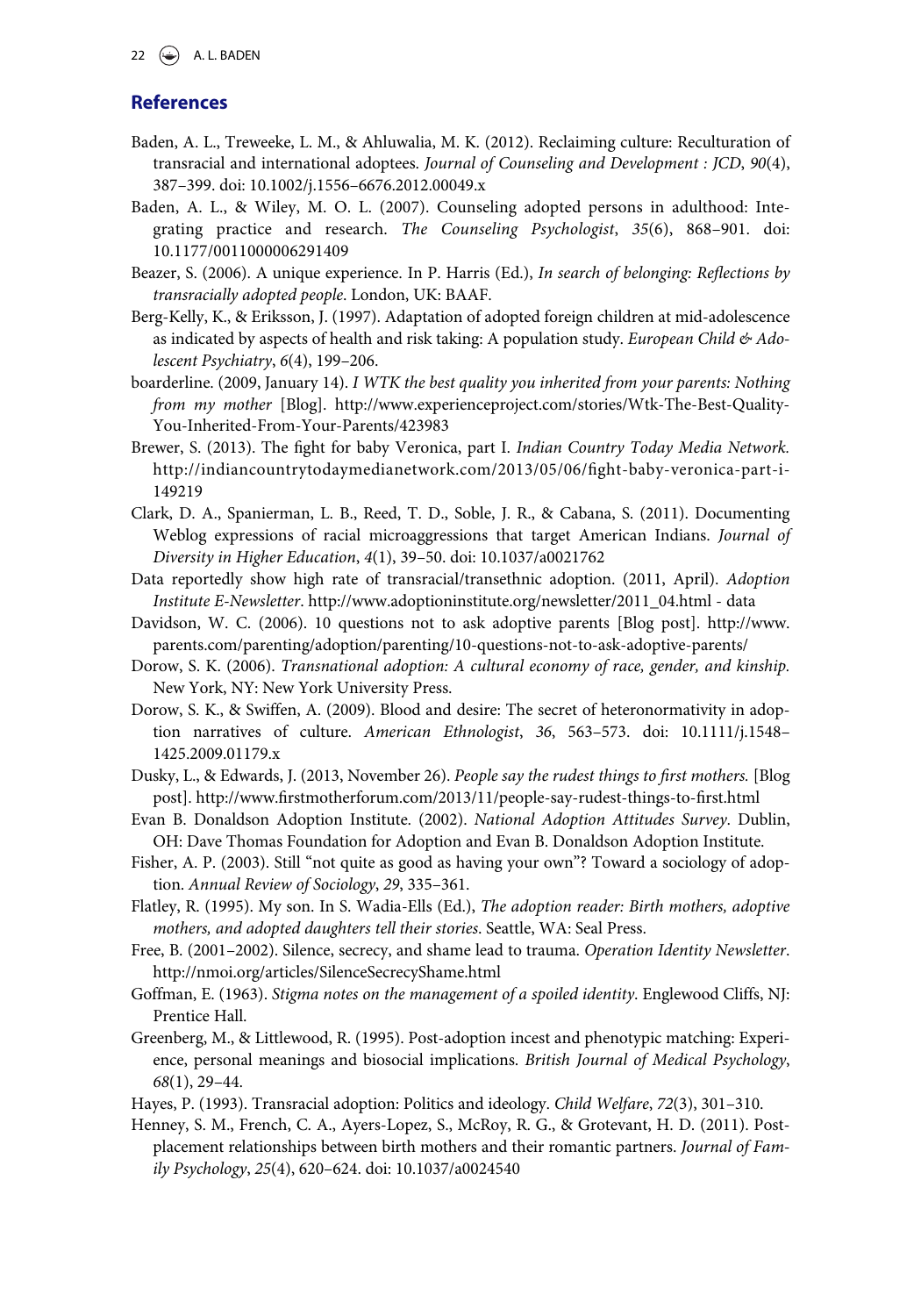- <span id="page-24-10"></span>Hewson, C., & Charlton, J. P. (2005). Measuring health beliefs on the Internet: A comparison of paper and Internet administrations of the Multidimensional Health Locus of Control Scale. Behavior Research Methods, 37(4), 691–702. doi: [10.3758/BF03192742](http://dx.doi.org/10.3758/BF03192742)
- <span id="page-24-20"></span>Hübinette, T. (2004). International adoption is harmful and exploitive. In W. Dudley (Ed.), Issues in adoption. Current controversies (pp. 66–71). Farmington Hills, MI: Greenhaven Press.
- <span id="page-24-15"></span>Humphrey, N. (2006). Friday Funnies: Top Ten Things That Annoy Adoptees [Blog]. Retrieved from<http://www.families.com/blog/friday-funnies-top-ten-things-that-annoy-adoptees>
- <span id="page-24-17"></span>Immigrant Adoptee. (2010, June 11). Exceptionalism [Blog post]. [http://adopteeimmigrant.blog](http://adopteeimmigrant.blogspot.com/2010/06/exceptionalism.html) [spot.com/2010/06/exceptionalism.html](http://adopteeimmigrant.blogspot.com/2010/06/exceptionalism.html)
- <span id="page-24-19"></span>Jacobson, C. T., & Smith, D. T. (2013). Emotion work in black and white: Transracial adoption and the process of racial socialization. Visions of the 21st Century Family: Transforming Structures and Identities, 7, 43–75. doi: 10.1108/S1530–[3535\(2013\)0000007005](http://dx.doi.org/10.1108/S1530--3535(2013)0000007005)
- <span id="page-24-13"></span>Janus, N. G. (1997). Adoption counseling as a professional specialty area for counselors. Journal of Counseling & Development, 75(4), 266–274.
- <span id="page-24-11"></span>Jones, M. B. (2000). Birthmothers: Women who have relinquished babies for adoption tell their stories. Lincoln, NE: iUniverse.com, Inc.
- <span id="page-24-18"></span>Kidnap. (2013, November 26). Re: People say the rudest things to first mothers. [Blog comment]. http://www.fi[rstmotherforum.com/2013/11/people-say-rudest-things-to-](http://www.firstmotherforum.com/2013/11/people-say-rudest-things-to-first.html)first.html
- <span id="page-24-6"></span>Kim Kelley-Wagner Images. (ca. 2014). Things said to or about my adopted daughters... [Facebook page]. https://[www.facebook.com/pages/Kim-Kelley-Wagner-Images/177548032286516](http://www.facebook.com/pages/Kim-Kelley-Wagner-Images/177548032286516)
- <span id="page-24-16"></span>Kilpatrick, S. (n.d.). What not to say to a birth mom or adoptee. [http://adoption.com/what-not](http://adoption.com/what-not-to-say-to-a-birth-mom-or-adoptee/)[to-say-to-a-birth-mom-or-adoptee/](http://adoption.com/what-not-to-say-to-a-birth-mom-or-adoptee/)
- <span id="page-24-12"></span>Kirschner, D. (1990). The adopted child syndrome: Considerations for psychotherapy. Psychotherapy in Private Practice, 8(3), 93–100.
- <span id="page-24-4"></span>Kline, S. L., Karel, A. I., & Chatterjee, K. (2006). Covering adoption: General depictions in broadcast news. Family Relations, 55(4), 487–498. doi: [10.1111/1467](http://dx.doi.org/10.1111/1467--8624.00239)–8624.00239
- <span id="page-24-8"></span>Kressierer, D. K., & Bryant, C. D. (1996). Adoption as deviance: Socially constructed parent– child kinship as a stigmatized and legally burdened relationship. Deviant Behavior, 17(4), 391–415.
- <span id="page-24-3"></span>Lee, R. M. (2010). Parental perceived discrimination as a postadoption risk factor for internationally adopted children and adolescents. Cultural Diversity and Ethnic Minority Psychology, 16(4), 493–500. doi: [10.1037/a0020651](http://dx.doi.org/10.1037/a0020651)
- <span id="page-24-14"></span>Leon, I. G. (1998). Nature in adoptive parenthood. Paper presented at the Parenthood in America Conference, Madison, WI.<http://parenthood.library.wisc.edu/Leon/Leon.html>
- <span id="page-24-9"></span>Liem, D. B. (Producer) & D. B. Liem (Director). (2000). First Person Plural [Motion picture]. Ho-Ho-Kus, NJ: Mu Films.
- <span id="page-24-0"></span>March, K. (1995). Perception of adoption as social stigma: Motivation for search and reunion. Journal of Marriage & the Family, 57(3), 653–660. doi: [10.2307/353920](http://dx.doi.org/10.2307/353920)
- <span id="page-24-2"></span>Miall, C. E. (1986). The stigma of involuntary childlessness. Social Problems, 33(4), 268282.
- <span id="page-24-1"></span>Miall, C. E. (1987). The stigma of adoptive parent status: Perceptions of community attitudes toward adoption and the experience of informal social sanctioning. Family Relations: An Interdisciplinary Journal of Applied Family Studies, 36(1), 34–39. doi: [10.2307/](http://dx.doi.org/10.2307/584644) [584644](http://dx.doi.org/10.2307/584644)
- <span id="page-24-7"></span>Miall, C. E. (1996). The social construction of adoption: Clinical and community perspectives. Family Relations, 45(3), 309–317.
- <span id="page-24-5"></span>Miall, C. E., & March, K. (2003). A comparison of biological and adoptive mothers and fathers: The relevance of biological kinship and gendered constructs of parenthood. Adoption Quarterly, 6(4), 7–39. doi: [10.1300/J145v06n04\\_02](http://dx.doi.org/10.1300/J145v06n04_02)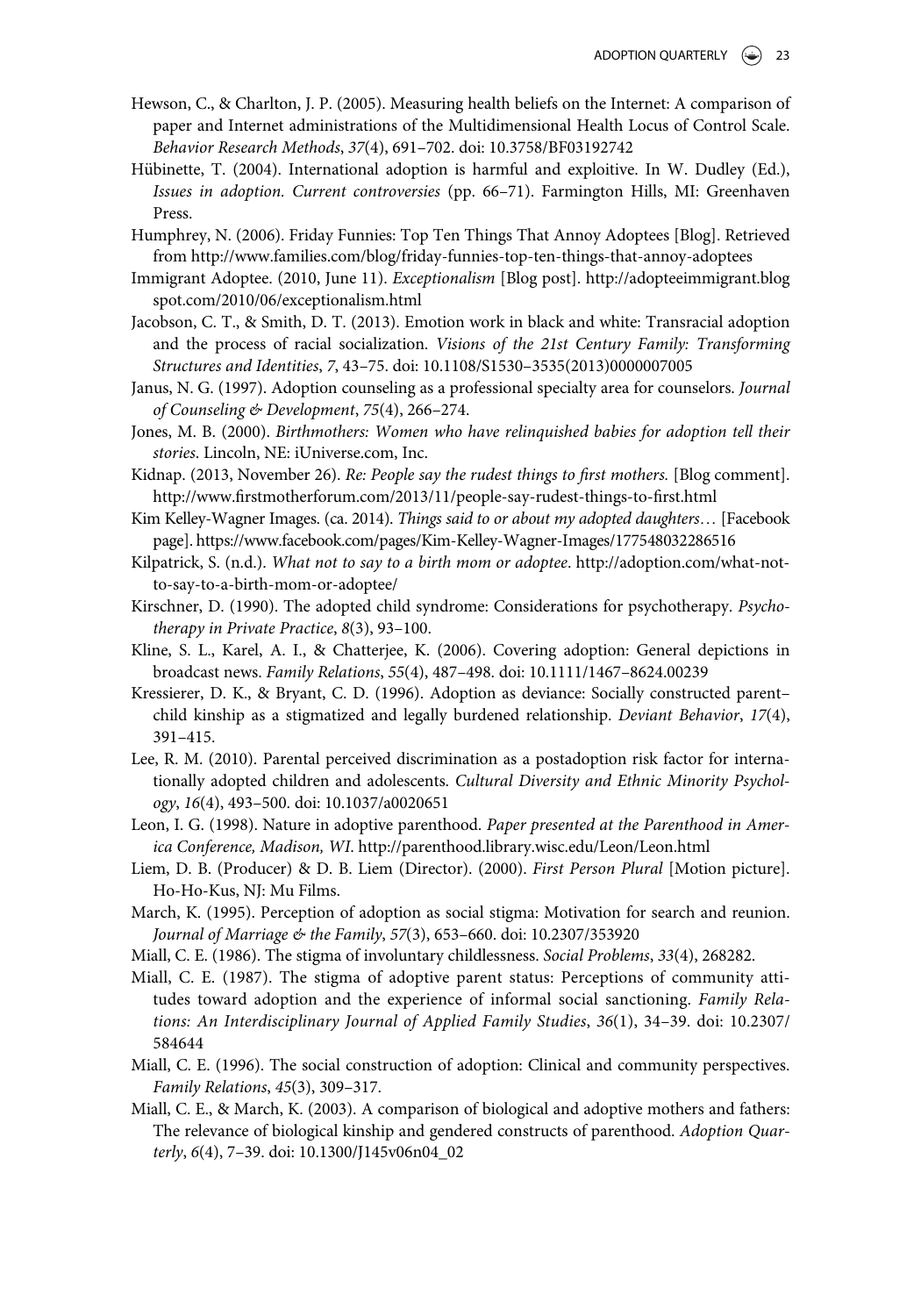- <span id="page-25-7"></span>Miall, C. E., & March, K. (2005). Community attitudes toward birth fathers' motives for adoption placement and single parenting. Family Relations, 54(4), 535–546. doi: [10.1111/j.1741](http://dx.doi.org/10.1111/j.1741--3729.2005.00341.x)– [3729.2005.00341.x](http://dx.doi.org/10.1111/j.1741--3729.2005.00341.x)
- <span id="page-25-0"></span>Miller, B. C., Fan, X., Grotevant, H. D., Christensen, M., Coyl, D., & van Dulmen, M. (2000). Adopted adolescents' overrepresentation in mental health counseling: Adoptees' problems or parents' lower threshold for referral? Journal of the American Academy of Child & Adolescent Psychiatry, 39(12), 1504–1511.
- <span id="page-25-11"></span>Morgan, R. (2004). Adoption politics: Bastard nation and ballot measure 58, by E. Wayne Carp. Beyond Chron: The Voice of the Rest. [http://www.beyondchron.org/news/index.php?item](http://www.beyondchron.org/news/index.php?itemid=828)  $id = 828$  $id = 828$  $id = 828$
- <span id="page-25-17"></span>Morris, P. (2013). Saving lives through foster care and adoption is both challenge and reward: Phillip Morris. The Plain Dealer, [http://www.cleveland.com/morris/index.ssf/2013/10/savin](http://www.cleveland.com/morris/index.ssf/2013/10/saving_lives_through_foster_ca.html) [g\\_lives\\_through\\_foster\\_ca.html](http://www.cleveland.com/morris/index.ssf/2013/10/saving_lives_through_foster_ca.html)
- Netter, G., Johnson, B., & Kosove, A. (Producers) & J. L. Hancock (Director). (2009). The Blind Side [Motion picture]. Burbank, CA: Warner Bros.
- <span id="page-25-15"></span>O'Keeffe, K. B. (2009, June 30). "Do you have any of your own children?" he asked. [Blog post]. [http://www.kristinbairokeeffeblog.com/2009/06/do-you-have-any-of-your-own-children-he](http://www.kristinbairokeeffeblog.com/2009/06/do-you-have-any-of-your-own-children-he-asked.html)[asked.html](http://www.kristinbairokeeffeblog.com/2009/06/do-you-have-any-of-your-own-children-he-asked.html)
- <span id="page-25-2"></span>Patton, S. (2000). Birth marks: Transracial adoption in contemporary america. New York, NY: New York University Press.
- <span id="page-25-10"></span>Perls, L., & Markham, S. (2000). Why wasn't I told? Making sense of the late discovery of adoption. Sydney, Australia: Post Adoption Resource Centre.
- <span id="page-25-9"></span>Pierce, C., Carew, J., Pierce-Gonzalez, D., & Willis, D. (1978). An experiment in racism: TV commercials. In C. Pierce (Ed.), Television and education (pp. 62–88). Beverly Hills, CA: Sage Publications.
- <span id="page-25-12"></span>Potter, J. E. (2013). Adopting commodities: A Burkean cluster analysis of adoption rhetoric. Adoption Quarterly, 16(2), 108–127. doi: [10.1080/10926755.2013.787573](http://dx.doi.org/10.1080/10926755.2013.787573)
- <span id="page-25-16"></span>Roby, J. L., & Matsumura, S. (2002). If I give you my child, aren't we family? A study of birthmothers participating in Marshall Islands-U.S. adoptions. Adoption Quarterly, 5(4), 7–31.
- Roberts, D. (2002). Shattered bonds: The color of child welfare. New York, NY: Basic Books.
- <span id="page-25-3"></span>Russell, M. (2000). Adoption wisdom: A guide to the issues and feelings of adoption. Santa Monica, CA: Broken Branch Productions.
- <span id="page-25-8"></span>Sachdev, P. (1991). The birth father: A neglected element in the adoption equation. Families in Society, 72(3), 131–139.
- <span id="page-25-18"></span>Sass, D. A., & Henderson, D. B. (2000). Adoption issues: Preparation of psychologists and an evaluation of the need for continuing education. Journal of Social Distress & the Homeless, 9 (4), 349–359.
- <span id="page-25-4"></span>Simon, R. J., & Roorda, R. M. (2000). In their own voices: Transracial adoptees tell their stories. New York, NY: Columbia University Press.
- <span id="page-25-5"></span>Simon, R. J., & Roorda, R. M. (2007). In their parents' voices: Reflecting on raising transracial adoptees. New York, NY: Columbia University Press.
- <span id="page-25-14"></span>Smit, E. M. (2002). Adopted children: Core issues and unique challenges. Journal of Child and Adolescent Psychiatric Nursing, 15(4), 143–150.
- <span id="page-25-13"></span>Steinberg, G., & Hall, B. (2000). Inside transracial adoption. Indianapolis, IN: Perspectives Press.
- <span id="page-25-6"></span>Stigma. (2010). Oxford Dictionaries online. [http://oxforddictionaries.com/de](http://oxforddictionaries.com/definition/english/stigma?q)finition/english/ [stigma?q](http://oxforddictionaries.com/definition/english/stigma?q)=stigma
- <span id="page-25-1"></span>Sue, D. W., Capodilupo, C. M., Torino, G. C., Bucceri, J. M., Holder, A. M. B., Nadal, K. L., & Esquilin, M. (2007). Racial microaggressions in everyday life: Implications for clinical practice. American Psychologist, 62(4), 271–286. doi: 10.1037/0003–[066x.62.4.271](http://dx.doi.org/10.1037/0003--066x.62.4.271)